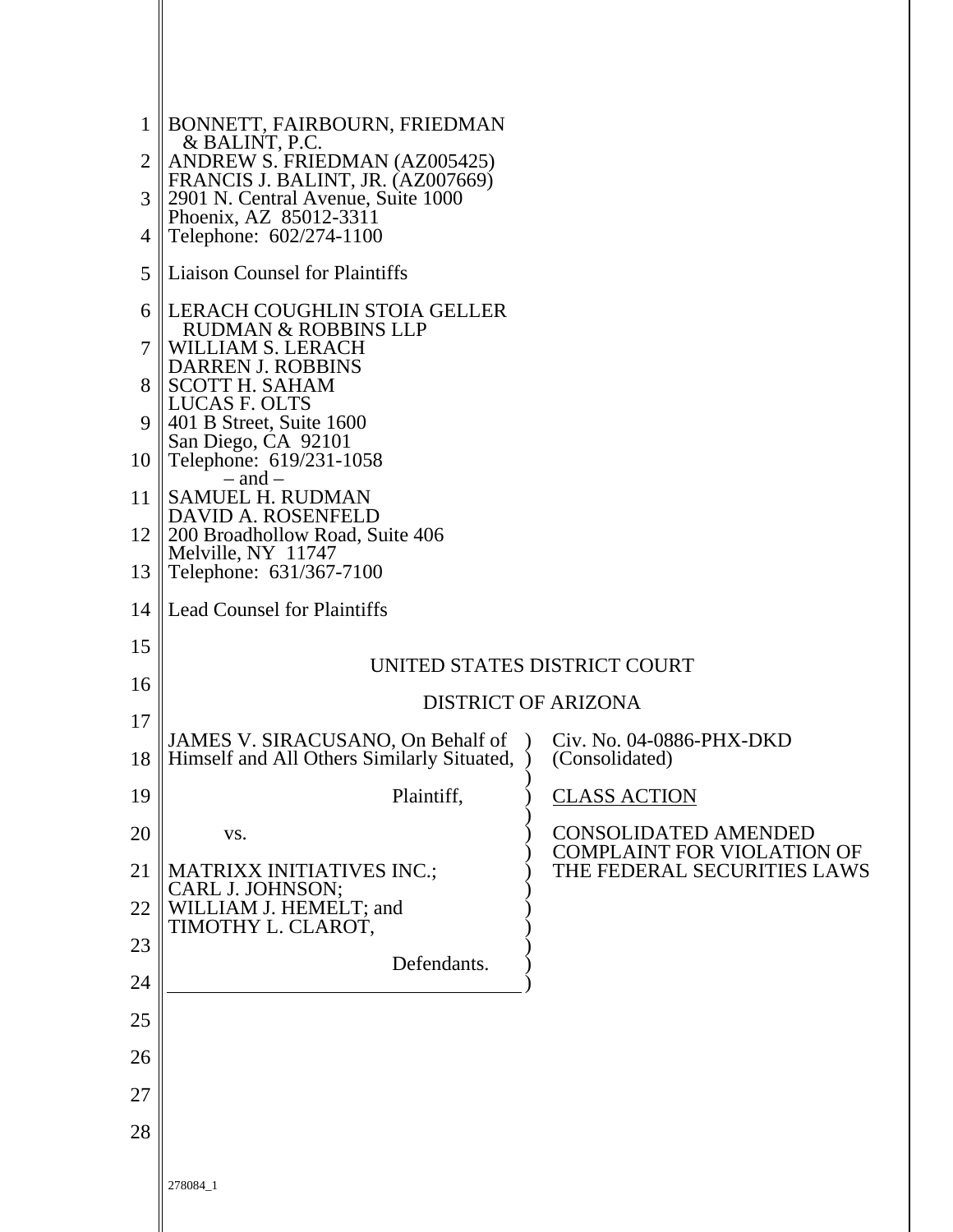1

### **INTRODUCTION**

2 3 4 1. This is a federal securities class action on behalf of purchasers of the publicly traded securities of Matrixx Initiatives Inc. ("Matrixx" or the "Company") between October 22, 2003 and February 6, 2004, inclusive (the "Class Period").

5 6 7 8  $\mathbf Q$ 10 11 12 13 14 15 16 17 2. Defendant Matrixx is engaged in the development, manufacture and marketing of over-the-counter pharmaceuticals. During the Class Period, Matrixx only directly employed 15 people as it chose to outsource many of its corporate functions. Through its main operating wholly-owned subsidiary Zicam, LLC, Matrixx sells several products under the Zicam name, all of which are used for the treatment of the common cold and associated symptoms. The Zicam brand is Matrixx's core brand and, during the Class Period, made up both 100% of the Company's net sales, gross profit and growth. One of Matrixx's most popular products is the Zicam Cold Remedy, which accounted for approximately 70% of Zicam Class Period sales. This product was marketed as "the only nasal product on the market that has been clinically proven to reduce the duration of the common cold." Zicam Cold Remedy can be applied in several forms, including a nasal spray and a gel. Zicam Cold Remedy, and other of the Company's cold-fighting products, rely on a compound called zinc gluconate as the active ingredient.

18 19 20 21 22 23 3. In September 2003, prior to the start of the Class Period, defendants learned that numerous users of their Zicam product had experienced anosmia, which is a total loss of smell and that, as detailed herein, medical researchers at the University of Colorado School of Medicine had prepared a presentation for the fall meeting of the American Rhinologic Society which identified 10 patients who had lost their sense of smell after using Zicam including a detailed case study of one of those patients.

24 25 26 27 28 4. Despite their knowledge of the University of Colorado research and the anosmia cases, defendants failed to disclose this material information in any public statement or Securities and Exchange Commission ("SEC") filing. Instead, defendants instituted measures to prevent the University of Colorado Researchers from referencing Zicam in any report of their findings. Specifically, Matrixx informed Dr. Jafek that "as a legal matter" he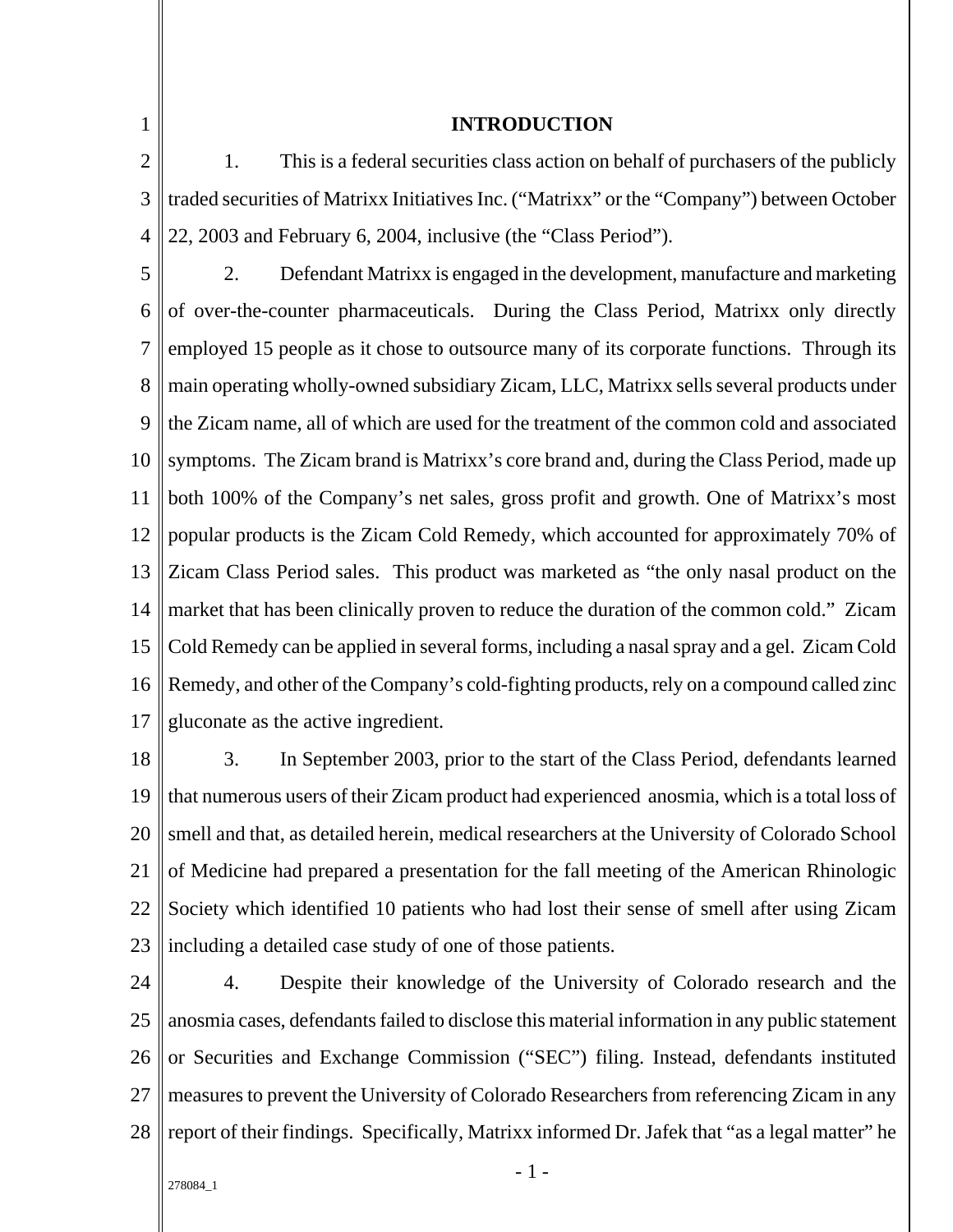1 2 3 4 5 did "not have their permission to use their company name or product trademarks" in the poster reporting the University of Colorado research at the American Rhinologic Society September 20, 2003 Fall Science meeting. In response to the Company's demand, Dr. Jafek deleted any reference to Zicam or Matrixx from the poster presenting his research at the American Rhinologic Society meeting.

6 7 8  $\mathbf Q$ 10 11 12 13 14 15 16 17 5. Throughout the Class Period, Matrixx touted the growth of its business, reporting triple-digit growth in revenue and income, highlighting the increased success of its Zicam cold remedies without any disclosure of the University of Colorado Research or the known adverse health effects of Zicam. The Company's Class Period representations to the investing public were, materially false and misleading when made because they failed to disclose the findings of the University of Colorado School of Medicine researchers and that the Company was already subject to lawsuits alleging that the Company's zinc-based products had caused anosmia. In addition, the Company's SEC filings purported to warn investors that the potential for product liability lawsuits presented a material risk to the Company, but failed to disclose that such lawsuits had *already* been filed. The first action was filed on October 14, 2003, in the United States District Court for the Western District of Michigan (No. 4:03-cv-0146-HWB), prior to the beginning of the Class Period.

18 19 20 21 6. Then, on January 30, 2004, an article published over the *Dow Jones Wire* revealed that the FDA was investigating a potential link between Matrixx products and anosmia and that three product liability lawsuits had alleged that the Company's product had caused the plaintiffs to develop anosmia.

22 23 24 25 26 27 28 7. On February 2, 2004, the Company, seeking to limit the damage to its stock price issued a press release representing that "statements alleging that intranasal Zicam products cause anosmia (loss of smell) are completely unfounded and misleading." The Company further represented that "[i]n no clinical trial of intranasal zinc gluconate gel products has there been a single report of lost or diminished olfactory function (sense of smell)." Such statements were materially false and misleading because, as the Company would later admit, it had conducted no clinical study examining the relationship between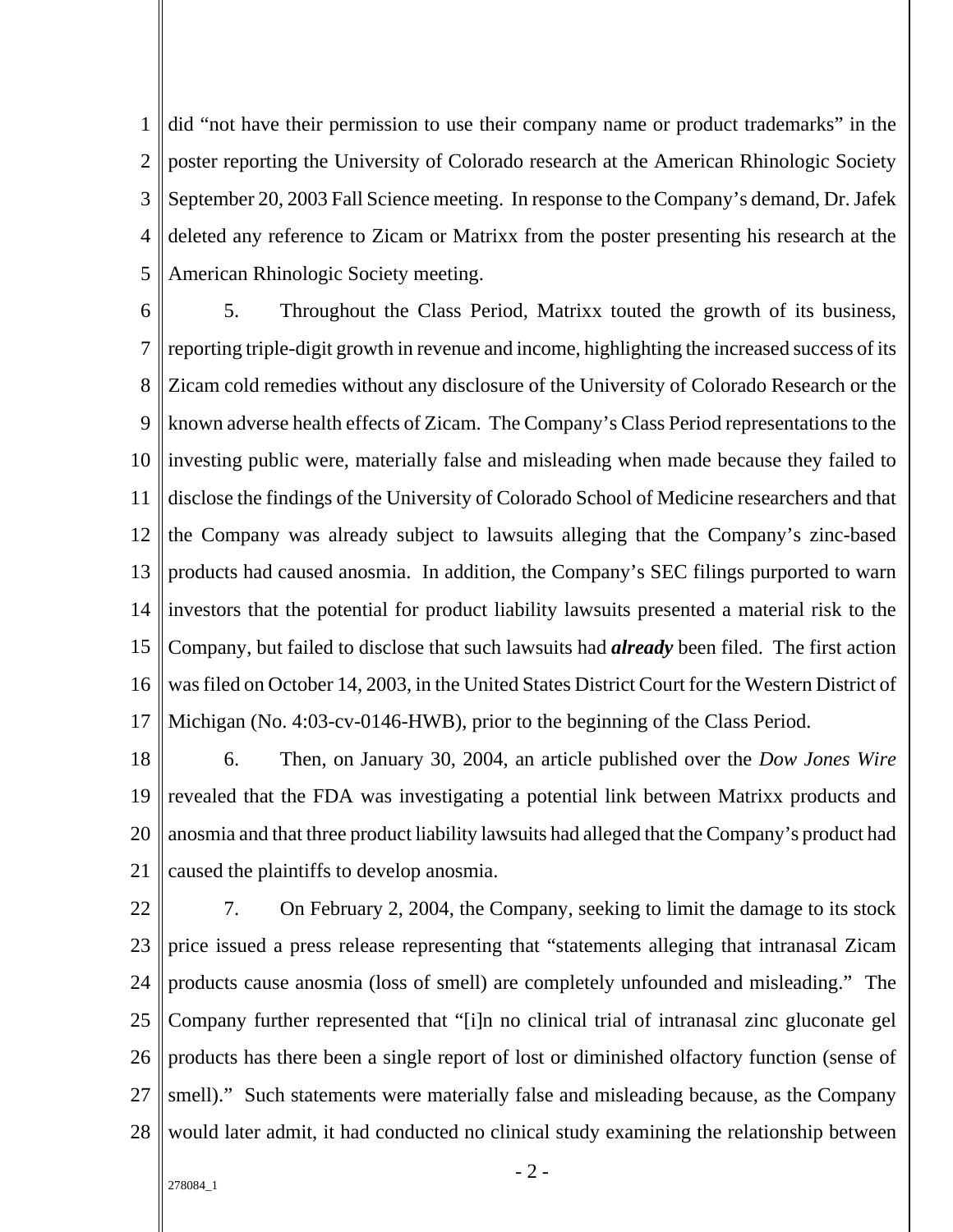zinc gluconate gel and anosmia and that defendants had been informed of research linking both Zinc generally and their product specifically to loss of smell, by researchers at the University of Colorado School of Medicine and a specialist at the Smell & Taste Research Foundation, Ltd.

 8. On February 6, 2004, a nationally-broadcast story on *Good Morning America* which featured Dr. Jafek and his research, reported the adverse health risks associated with Zicam and that at least four lawsuits were filed alleging that the Company's products had caused anosmia and that numerous similar actions were expected to be filed. In reaction to the *Good Morning America* story featuring Dr. Jafek and his findings, the price of Matrixx common stock plummeted, falling from \$13.05 per share on February 5, 2004, to close at \$9.94 per share on February  $6 - a$  one-day drop of 23.8% on unusually heavy trading volume.

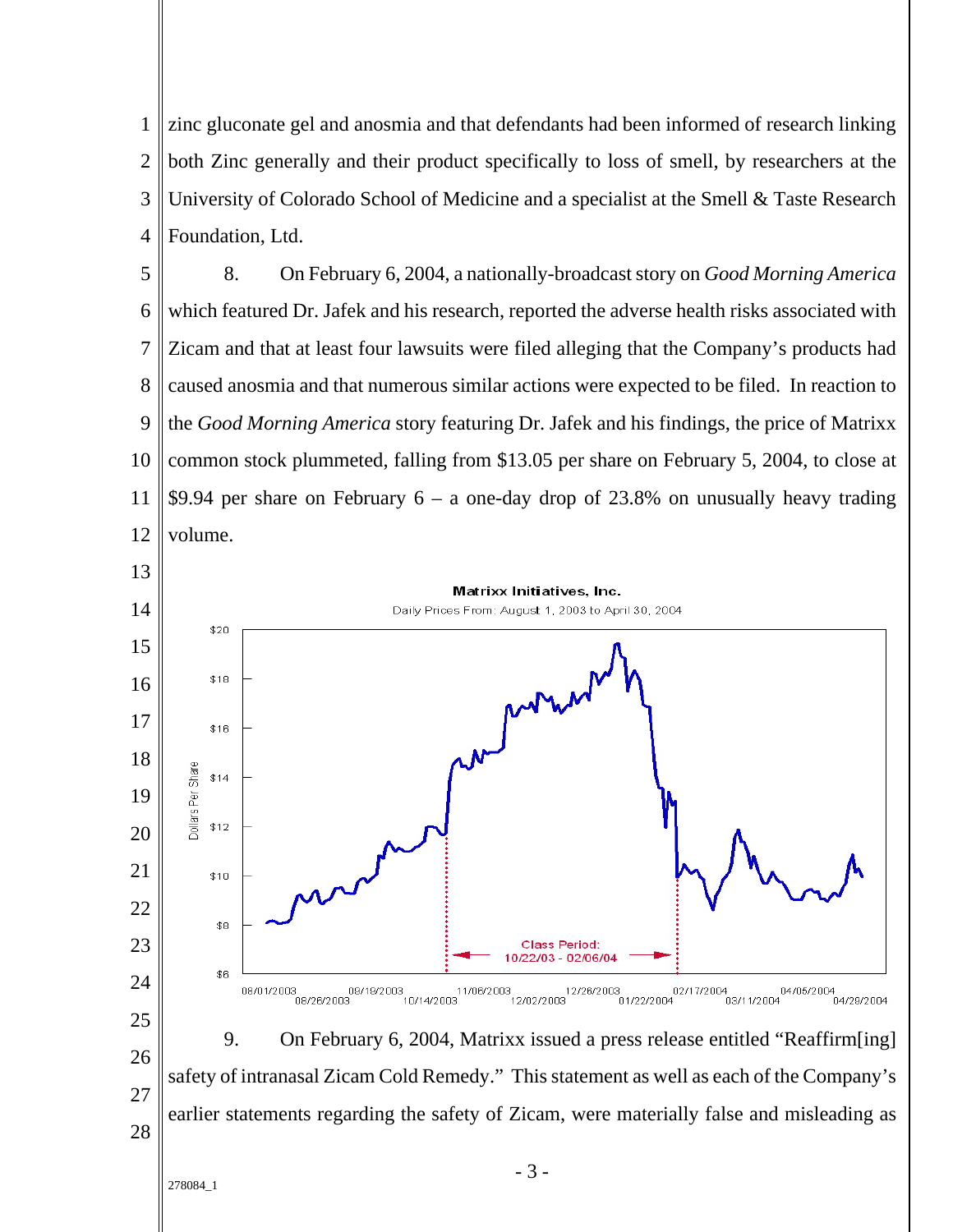1 2 3 defendants failed to disclose the existence of the University of Colorado School of Medicine findings or the existence of numerous users of Zicam who were experiencing a total loss of smell.

4 5 6 7 8 10. On March 4, 2004, reporter John Ferrugia, who had been the reporter on the *Good Morning America* segment, reported, on news website *TheDenverChannel.com* (an affiliate of ABC News), that "Zicam Admits No Studies Done on Loss of Smell." According to the article, "[t]he makers of the nationally advertised cold remedy Zicam now admit that they don't know if their nasal gel could cause loss of smell."

 $\overline{Q}$ 

# **JURISDICTION AND VENUE**

10 11 12 11. The claims asserted herein arise under and pursuant to §§10(b) and 20(a) of the Securities Exchange Act of 1934 ("Exchange Act") 15 U.S.C. §§78j(b) and 78t(a) and Rule 10b-5 promulgated thereunder by the SEC 17 C.F.R. §240.10b-5.

13 14 12. This Court has jurisdiction over the subject matter of this action pursuant to 28 U.S.C. §§1331 and 1337 and §27 of the Exchange Act 15 U.S.C. §78aa.

15 16 17 18 13. Venue is proper in this district pursuant to §27 of the Exchange Act and 28 U.S.C. §1391(b). Matrixx maintains its principal and executive offices in this district and many of the acts charged herein, including the preparation and dissemination of materially false and misleading information, occurred in substantial part in this district.

19 20 21 22 14. In connection with the acts alleged in this complaint, defendants, directly or indirectly, used the means and instrumentalities of interstate commerce, including, but not limited to, the mails, interstate telephone communications and the facilities of the national securities markets.

23

### **PARTIES**

24 25 26 15. Lead Plaintiff NECA-IBEW PENSION FUND (THE DECATUR PLAN) purchased Matrixx publicly traded securities during the Class Period, as detailed in the certification previously filed with the Court and has been damaged thereby.

- 27 28
	-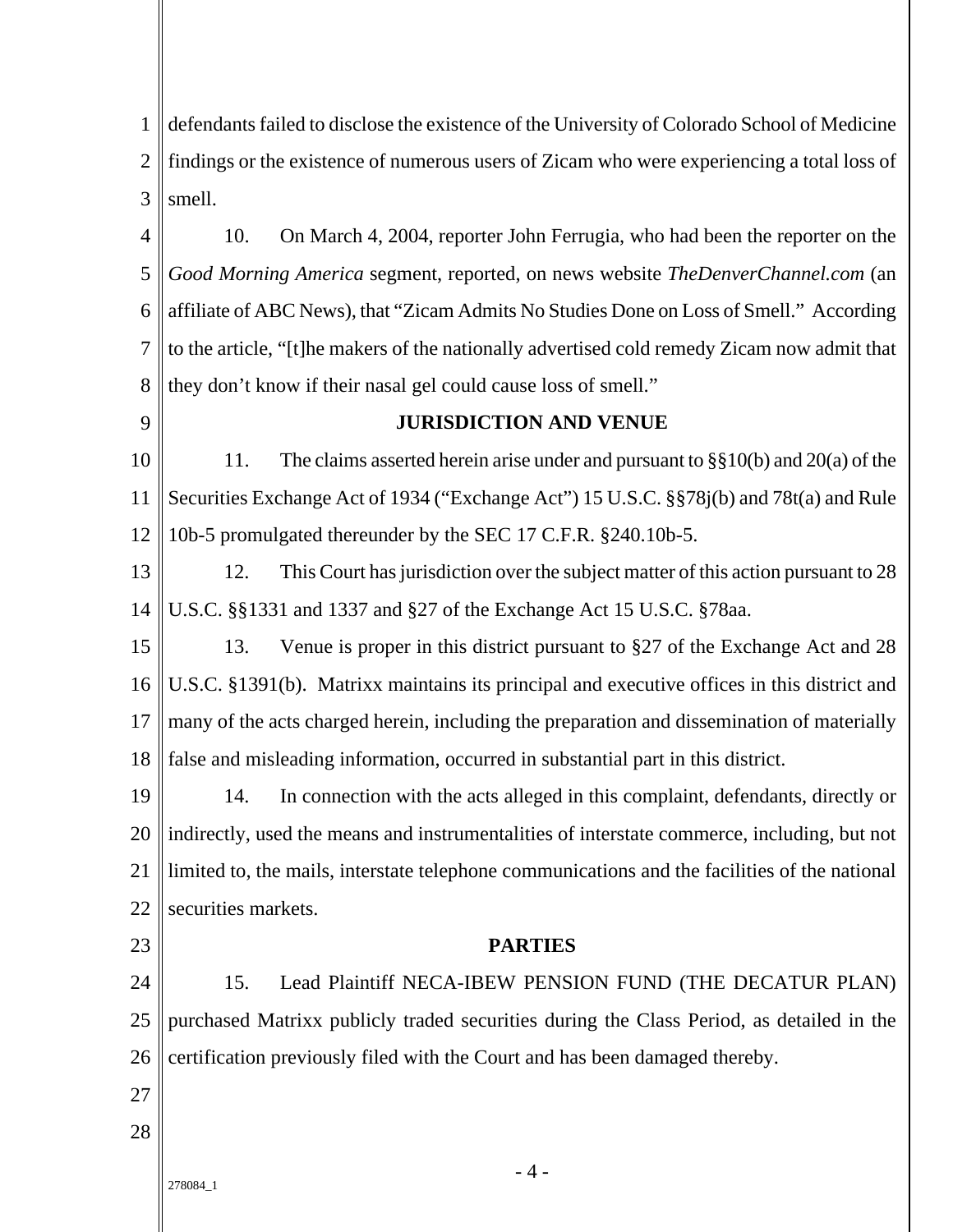- 1 2 3 16. Defendant Matrixx is organized under the laws of the State of Delaware and maintains its principal executive offices at 4742 North 24th Street, Suite 455, Phoenix, Arizona 85016.
- 4 5 17. Defendant Carl J. Johnson ("Johnson") was Matrixx's Chief Executive Officer, President and a director, throughout the Class Period.
- 6 7 18. Defendant William J. Hemelt ("Hemelt") was Matrixx's Chief Financial Officer and Executive Vice President.
- 8 9 19. Defendant Timothy L. Clarot ("Clarot") was Matrixx's Vice President and Director of Research and Development.
- 10 11 20. Defendants Johnson, Hemelt and Clarot are referred to collectively herein as "Individual Defendants."
- 12 13 14 15 16 17 18 19 20 21 22 23 24 21. During the Class Period, each of the Individual Defendants, as senior executive officer and/or director of Matrixx was privy to confidential and proprietary information concerning Matrixx, its operations, finances, financial condition, present and future business prospects. The Individual Defendants also had access to material adverse non-public information concerning Matrixx, as discussed in detail below. Because of their positions with Matrixx, the Individual Defendants had access to non-public information about its business, finances, products, markets and present and future business prospects via access to internal corporate documents, conversations and connections with other corporate officers and employees, attendance at management and Board of Directors meetings and committees thereof and via reports and other information provided to them in connection therewith. Because of their possession of such information, the Individual Defendants knew or recklessly disregarded the fact that adverse facts specified herein had not been disclosed to and were being concealed from, the investing public.
- 25 26 27 28 22. Each of the defendants is liable as a direct participant in and co-conspirator with respect to the wrongs complained of herein. In addition, defendants Johnson and Hemelt, by reason of their status as senior executive officers and directors were each a "controlling person" within the meaning of §20 of the Exchange Act and had the power and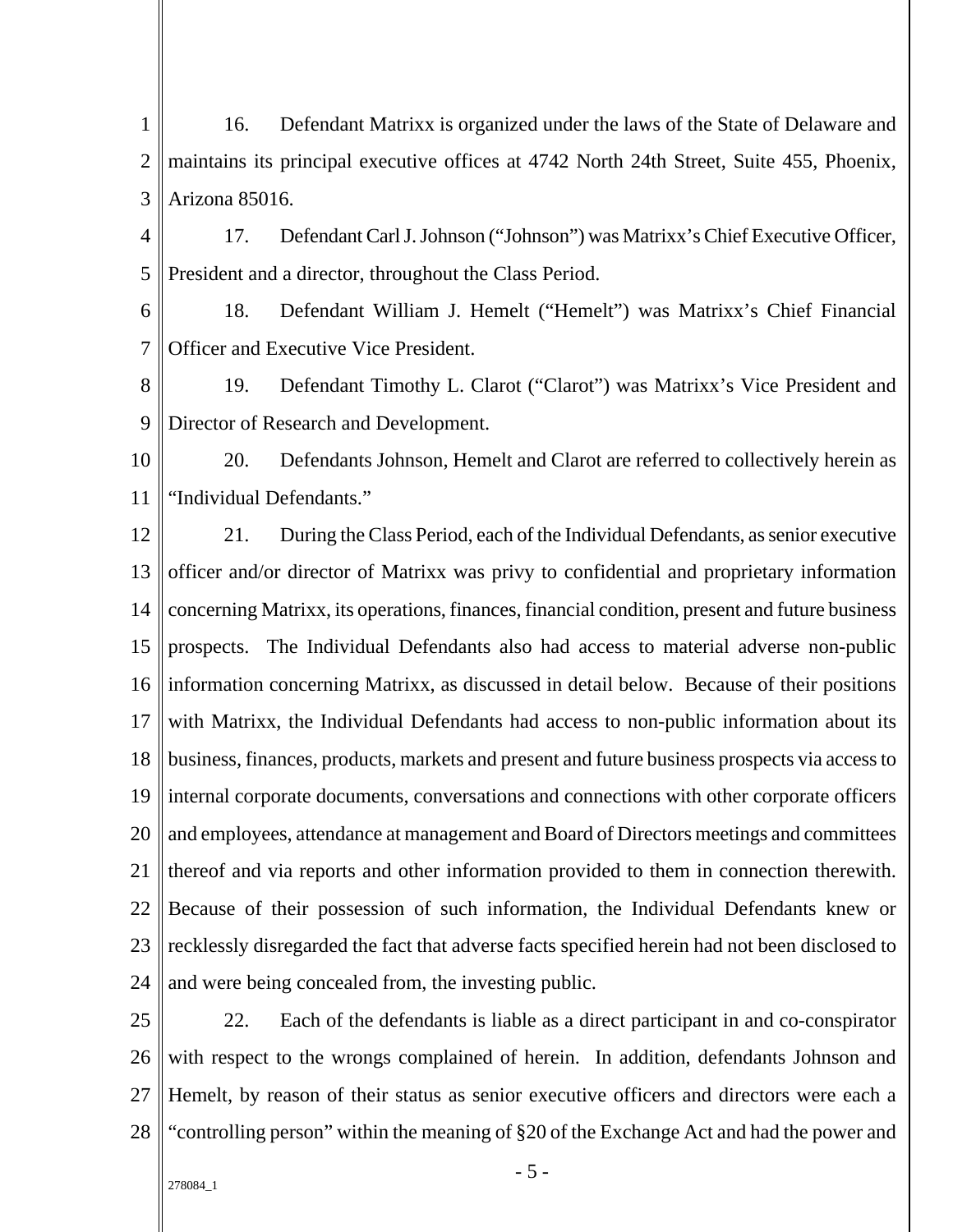1 2 3 influence to cause the Company to engage in the unlawful conduct complained of herein. Because of their positions of control, defendants Johnson and Hemelt were able to and did, directly or indirectly, control the conduct of Matrixx's business.

- 4 5 6 7 8 9 10 23. The Individual Defendants, because of their positions with the Company, controlled and/or possessed the authority to control the contents of its reports, press releases and presentations to securities analysts and through them, to the investing public. The Individual Defendants were provided with copies of the Company's reports and press releases alleged herein to be misleading, prior to or shortly after their issuance and had the ability and opportunity to prevent their issuance or cause them to be corrected. Thus, the Individual Defendants had the opportunity to commit the fraudulent acts alleged herein.
- 11

# **CONCEALED ADVERSE INFORMATION REGARDING ZICAM**

12 13 14 15 16 24. Defendants were aware prior to the start of the Class Period that numerous users of their Zicam product had experienced a rare condition known as anosmia. Numerous cases of anosmia were observed by researchers at the University of Colorado School of Medicine, Department of Otolaryngology, The Rocky Mountain Taste and Smell Center ("RMTSC")<sup>1</sup> and the Smell & Taste Treatment and Research Foundation Ltd.

17 18 19 20 21 22 23 24 25. Dr. Alan Hirsch M.D., F.A.C.P., Neurological Director of the Smell & Taste Treatment and Research Foundation, Ltd., first recognized the possible link between Zicam nasal gel and a loss of smell in a cluster of his patients in 1999 shortly after the product came on the market. In December 1999, Hirsch called Matrixx's customer service line to inquire into the amount of zinc contained in Zicam nasal gel. Hirsch spoke with a Mr. Laundau. Hirsch told Laundau about at least one patient who developed anosmia after using Zicam in the absence of a cold. Hirsch also mentioned to Laundau that previous studies had demonstrated that intranasal application of zinc could be problematic, but Laundau indicated  $\overline{a}$ 

- 25
- 26 27 1 The RMTSC, a NIH Program Project Grant, is a collaborative research effort by the Departments of Cellular & Structural Biology and Otolaryngology at the University of Colorado School of Medicine which is dedicated to the study of taste and smell under normal and diseased conditions in human and animal models.
- 28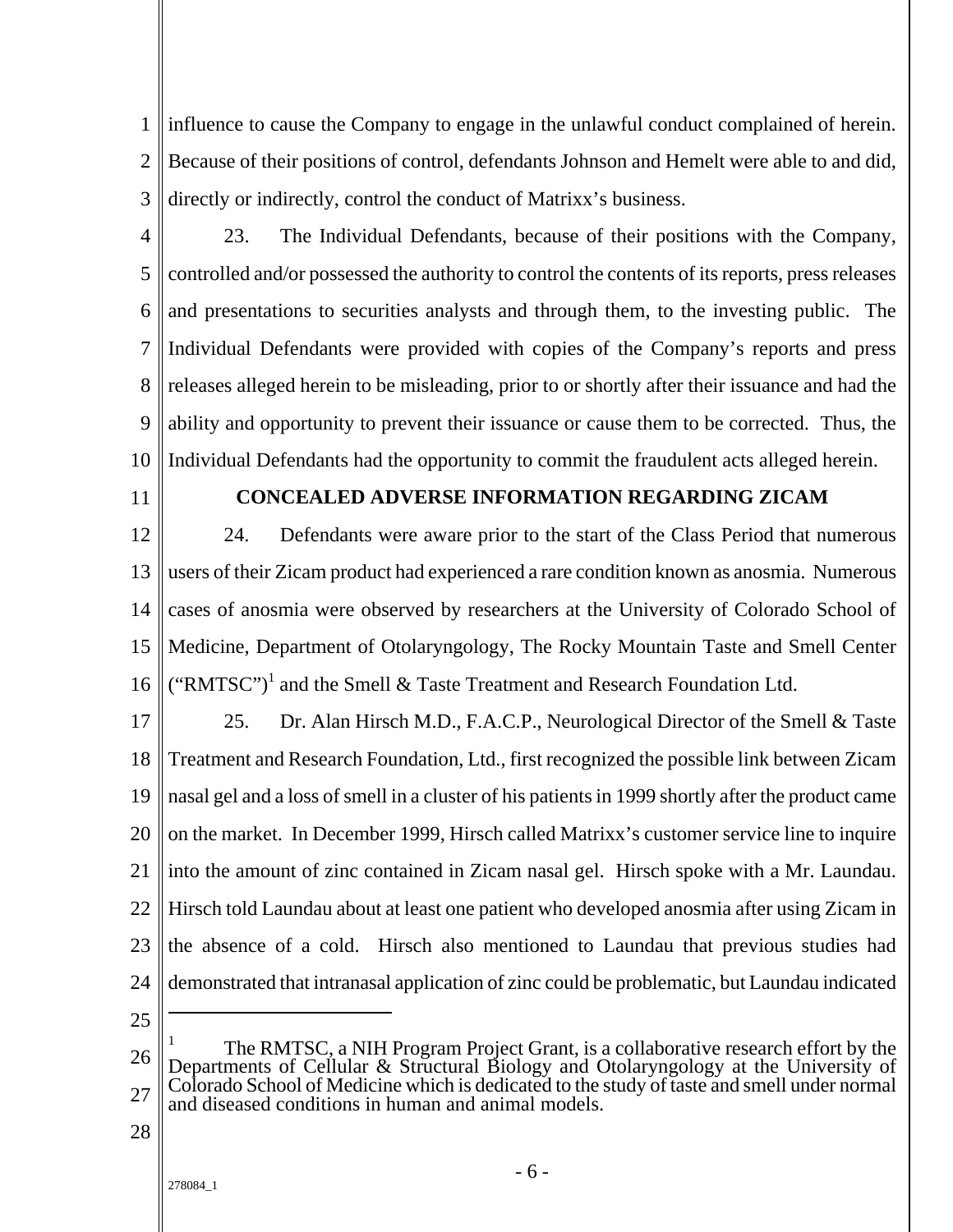1 2 that he was not aware of these studies. Hirsch further told Laundau that he was willing to conduct a clinical study on the issue, but was "told 'no' at that time."

3 4 5 6 7 8 9 10 11 12 13 14 15 16 17 18 26. In September of 2002, Timothy L. Clarot, Matrixx's Vice President, Research and Development<sup>2</sup> called Miriam R. Linschoten, Ph.D., of the University of Colorado Health Sciences Center concerning Zicam customer complaints related to loss of smell. During this call, Linschoten referenced previous studies linking zinc sulfate to loss of smell. Linschoten expressed her concern to Clarot over the lack of information regarding the Zicam product, that is available over-the-counter, with no warning that it could cause users to suffer a loss of smell. Clarot had called Linschoten because one of the several patients she had treated at the RMTSC for loss of smell after she had used Zicam, had also complained to Matrixx. In addition to her patient, Clarot informed Linschoten that Matrixx had also received complaints from other customers who experienced a loss of smell following use of Zicam nasal gel. Matrixx had received customer complaints of loss of smell as early as 1999. Linschoten asked Clarot whether Matrixx had done any studies. Clarot responded that Matrixx had not, but that it had hired a consultant to review the product. Linschoten mentioned existing studies that linked zinc sulfate to loss of smell, but Clarot gave her the impression that he had not heard of these studies. Linschoten then offered to send Clarot information regarding these studies.

19 20 21 22 23 24 27. On September 20, 2002, Linschoten sent an email as promised to Clarot which included abstracts on the link between zinc sulfate and loss of smell. Zinc's toxicity had been confirmed by studies from the 1930s and work with fish in the early 80s. Linschoten received a phone call from Clarot not too long after she sent her September 20, 2002 email. Clarot inquired in this call as to whether she would participate in animal studies that Matrixx

25

 $\overline{a}$ 

- 26 27 2 According to the Matrixx website Timothy L. Clarot oversees regulatory compliance activities, supply chain management, materials and product development, information technology and consumer affairs.
- 28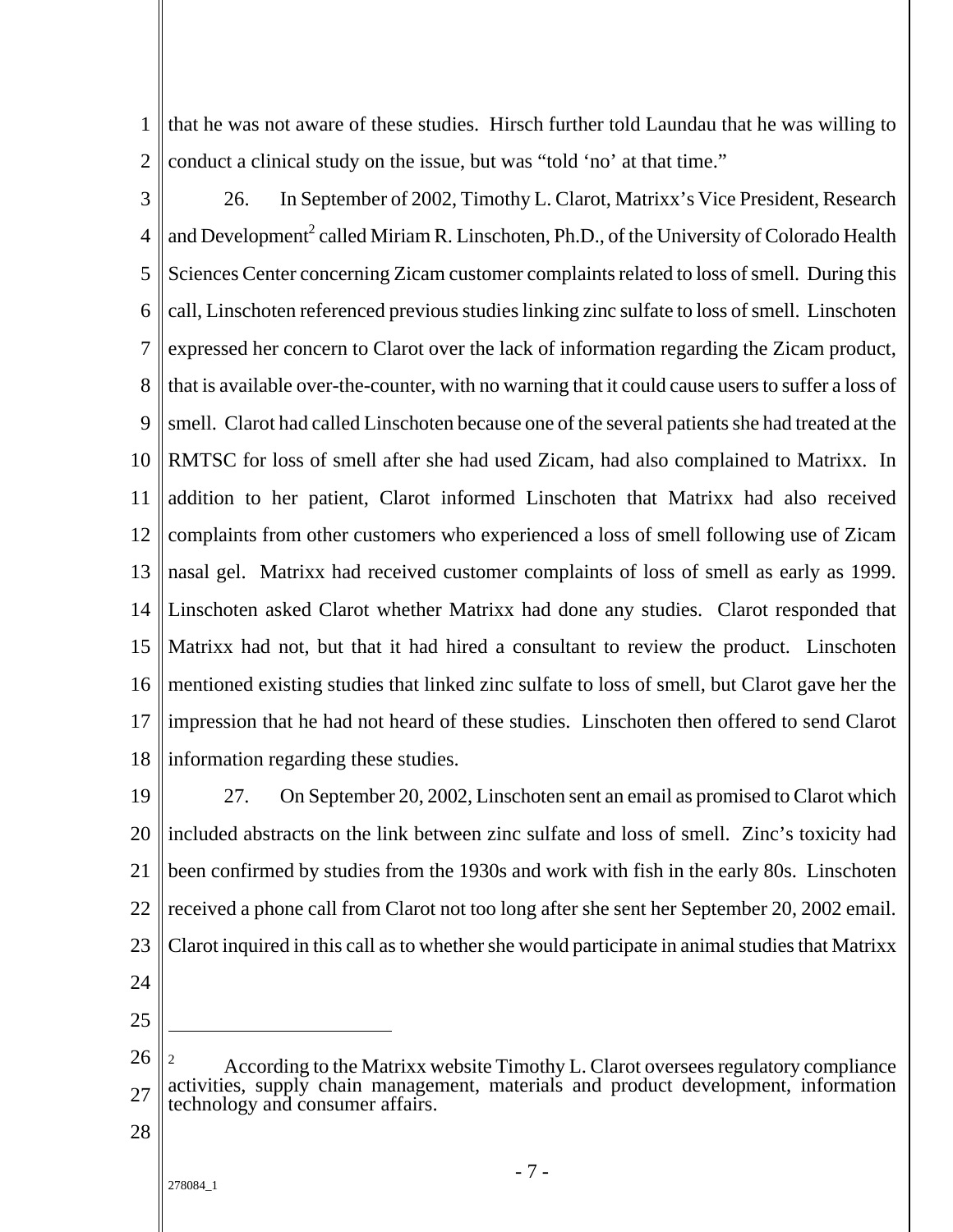1 2 was planning to conduct. Linschoten responded that she did not want to participate, as she focuses on human research and not animal research.

3 4 5 6 7 8 9 10 11 12 13 14 15 16 28. As of September of 2003, Dr. Bruce Jafek of the University Colorado School of Medicine had observed 10 patients suffering from anosmia following Zicam use. Dr. Jafek, Dr. Linschoten and a colleague planned to submit their findings via a September 20, 2003 poster presentation to the American Rhinologic Society. Prior to the meeting scheduled for September 20, 2003, the American Rhinologic Society posted abstracts of scheduled presentations. Jafek, Linschoten and Murrow's abstract, entitled, "Zicam® Induced Anosmia," was posted along with the other scheduled presentation abstracts. The University of Colorado School of Medicine research provided a detailed description of one of the patients they had diagnosed with anosmia following Zicam use. A 55 year old man with previously normal taste and smell who had developed clear rhinitis and congestion and treated himself with Zicam. On spraying his nose, he noted severe burning. This was followed immediately by loss of smell. In addition to the one detailed case, the University of Colorado researchers reported 10 other Zicam users with similar symptoms as of September of 2003.

17 18 19 20 21 22 23 24 25 26 29. On September 12, 2003, Matrixx sent a letter to Jafek stating that he did not have permission to use Matrixx's name or the names of its products. The letter was signed by Clarot. Jafek responded to Matrixx after consulting with the university attorney, seeking permission to use the names. Matrixx responded with another letter, "no." Thus, instead of disclosing this critical research to the public, defendants demanded that the University of Colorado researchers cease referring to Zicam in their poster describing their research. At that point, Jafek had to physically cut out all instances of the word "Zicam" in his poster presentation. The poster was presented to the American Rhinologic Society without specifically referring to the product. Jafek's findings regarding Zicam were ultimately disclosed to the public on February 6, 2004 on *Good Morning America*.

27 28 30. As of April of 2004, Dr. Jafek had evaluated over 100 cases of anosmia following Zicam use. Dr. Linschoten estimates that she has been in contact with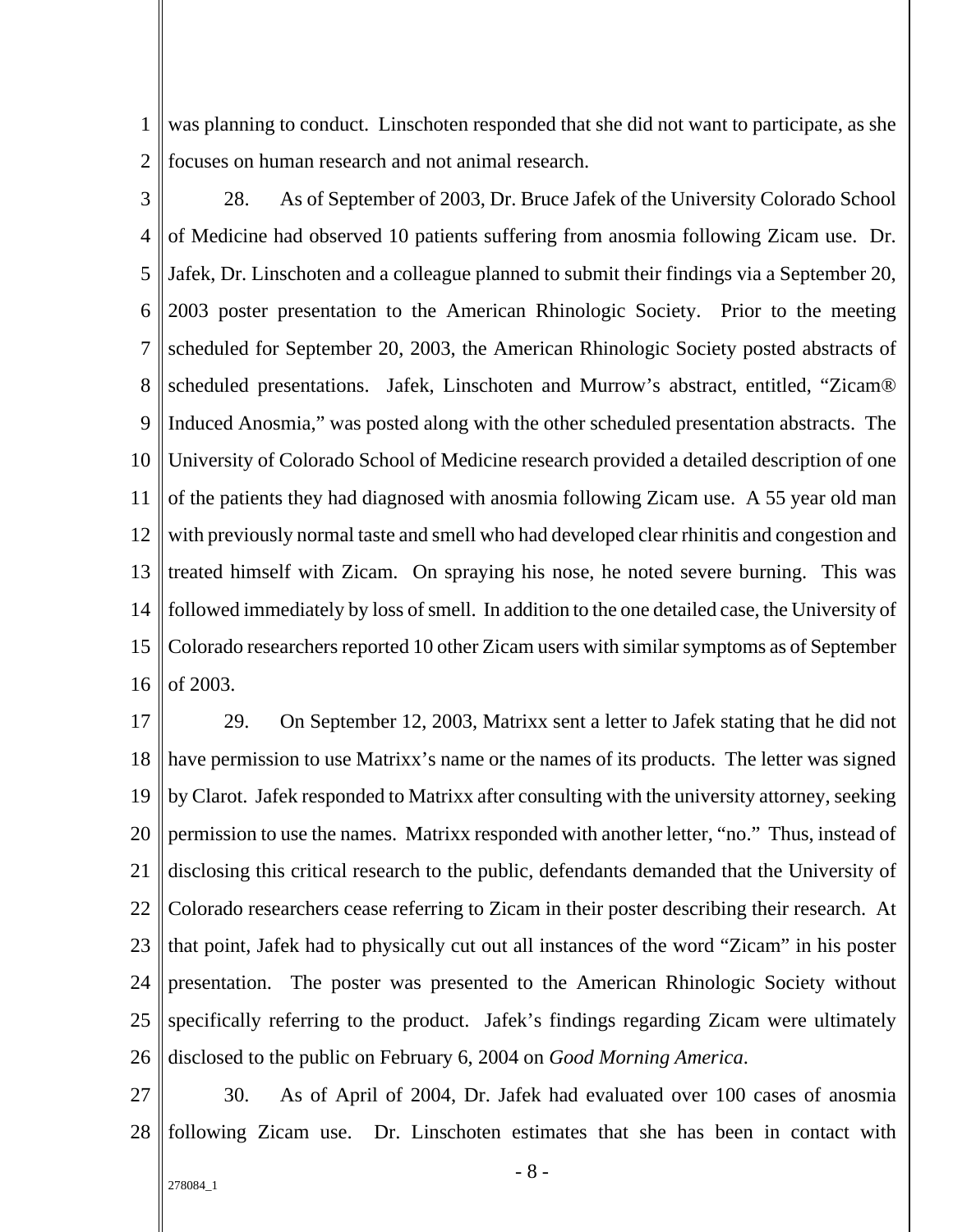| 1              | approximately 65 patients who have experienced a loss of smell following use of Zicam                                                                                          |
|----------------|--------------------------------------------------------------------------------------------------------------------------------------------------------------------------------|
| $\overline{2}$ | nasal gel. She has "no doubt" that Zicam has an "immediate effect." The patients she has                                                                                       |
| 3              | been in contact with complain of an "immediate, severe burning" immediately following use                                                                                      |
| 4              | of Zicam nasal gel, followed by a loss of smell. Some of her patients partially regained their                                                                                 |
| 5              | sense of smell after a few months, but none of her patients have "completely recovered yet."                                                                                   |
| 6              | Dr. Jafek's and Dr. Linschoten's findings that "[z]inc ions are toxic to olfactory epithelium"                                                                                 |
| $\overline{7}$ | and that "[r]eports of severe hyposmia with parosmia or anosmia appear to be related to the                                                                                    |
| 8              | intranasal use of zinc gluconate [Zicam Cold Remedy]" were later published in the May/June                                                                                     |
| 9              | issue of the American Journal of Rhinology.                                                                                                                                    |
| 10             | 31.<br>Both Drs. Jafek and Hirsch have observed that the Zicam nasal spray does                                                                                                |
| 11             | reach the upper area of the nasal cavity where smell reception occurs. Dr. Jafek observed                                                                                      |
| 12             | that Zicam nasal gel would "hit the ceiling" if opened and squeezed. Late in 2002 Zicam                                                                                        |
| 13             | introduced a cold remedy swab product which when used would not be propelled into the                                                                                          |
| 14             | upper area of the nasal cavity.                                                                                                                                                |
| 15             | MATERIALLY FALSE AND MISLEADING STATEMENTS DURING THE                                                                                                                          |
|                | <b>CLASS PERIOD</b>                                                                                                                                                            |
| 16             | 32.                                                                                                                                                                            |
| 17             | On October 22, 2003, Matrixx issued a press release announcing its operational<br>results for the third quarter of 2003. According to the release, net sales increased by 164% |
| 18             | over the third quarter of 2002, while net income nearly tripled:                                                                                                               |
| 19             | Matrixx Initiatives, Inc developer and distributor of the expanded line of                                                                                                     |
| 20             | Zicam(®) products, today announced net sales of \$13.4 million for the third<br>quarter of 2003, a 163 percent increase versus \$5.1 million in the comparable                 |
| 21             | quarter of 2002. Net income for the quarter was \$2.8 million or \$0.29 per<br>share, versus \$1.0 million, or \$0.11 per share for the third quarter of $2002$ .              |
| 22             | Net sales for the nine month period ended September 30, 2003 were                                                                                                              |
| 23             | \$25.3 million, a 111 percent increase over the \$12.0 million reported for the<br>comparable nine month period last year. Net income for the first nine months                |
| 24             | of this year increased 114 percent to \$2.3 million, or \$0.25 per share,<br>compared to \$1.1 million, or \$0.11 per share, for the comparable period last                    |
| 25             | year.                                                                                                                                                                          |
| 26             | Defendant Johnson commented on the favorable results, highlighting the efficacy of the                                                                                         |
| 27             | Zicam products:                                                                                                                                                                |
| 28             |                                                                                                                                                                                |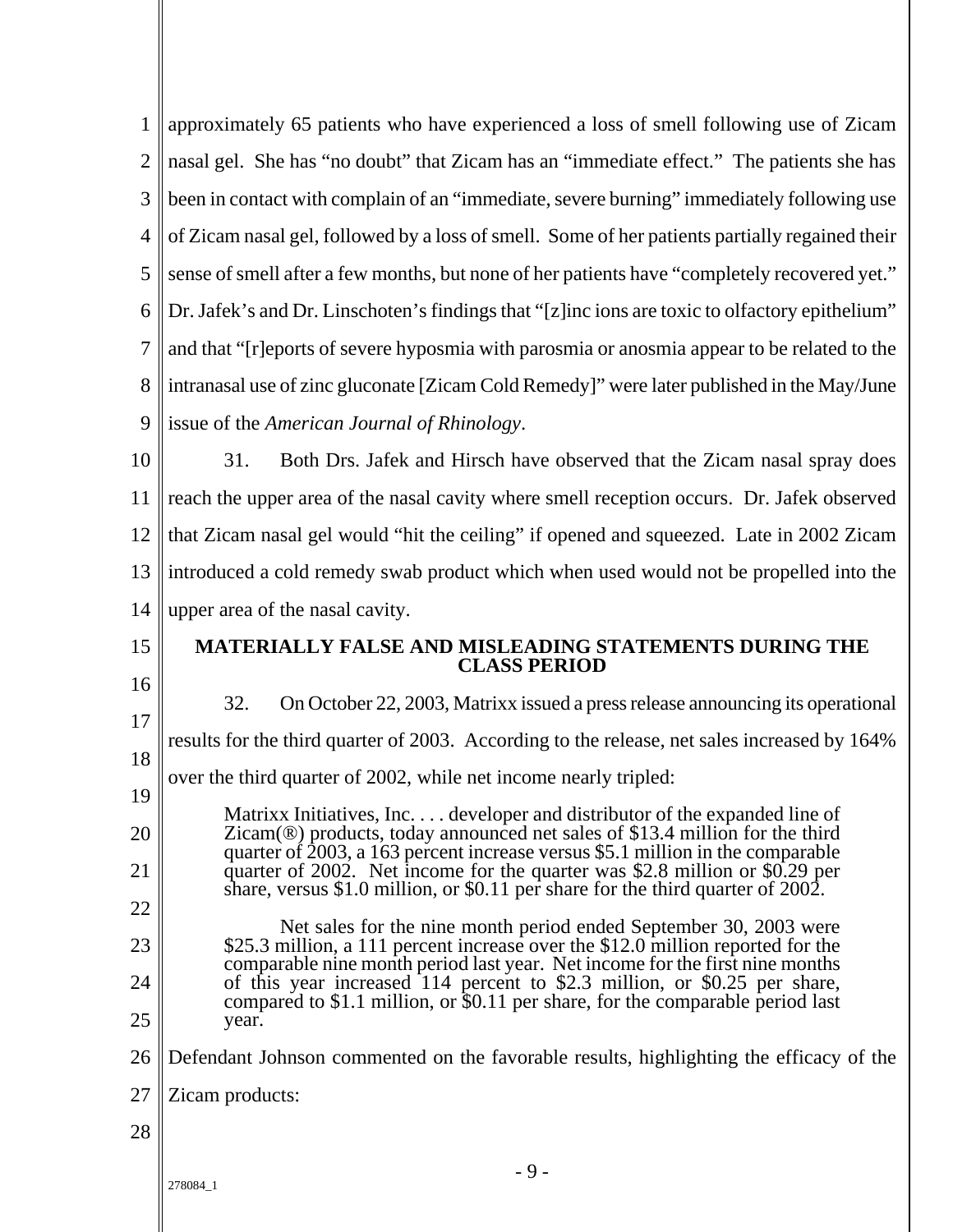- 10 - 1 2 3 4 5 6 7 8  $\overline{Q}$ 10 11 12 13 14 15 16 17 18 19 20 21 22 23 24 25 26 27 28 "The financial results for the third quarter and nine month period are clear indications that the execution of our strategic business plan has continued on track. We are solidly profitable and cash flow positive while having made substantial investments in advertising, marketing and research and development. These targeted investments are translating into expanded brand awareness and product acceptance by an increasingly sophisticated consumer market. We are very pleased with our results." \* \* \* Mr. Johnson continued, "The Zicam brand is poised for growth in the upcoming cough and cold season with improved retail exposure by virtue of three unique oral delivery forms of our Zicam Cold Remedy product, the resumption of our television advertising campaigns in recent weeks and the momentum from last year's successful season. Additionally, our retail partners have come to rely on the Zicam brand not only as an efficacious product for their customers, but also for the profitability that Zicam branded products produce for their respective bottom-lines." These statements were materially false and misleading because the defendants were aware but failed to disclose that Zicam posed a material health risk to consumers, as numerous users of the Zicam product had suffered a complete loss of smell. Defendants were aware as of September 2003, that researchers at the University of Colorado had linked Zicam and its operative ingredient to anosmia. 33. On October 23, 2003, defendants convened a conference call with financial analysts following the Company. During the conference call defendant Johnson stated that "retail results through October suggest that retail sales . . . are up 95%" and that "we are extremely encouraged at this point in time" as the Company has "very strong momentum going into the upcoming cough and cold season." Johnson further reiterated that: [W]hat lies behind these results is a unique product in the Zicam product line. A product that offers a unique benefit, the ability for consumers to actually reduce the duration and severity of the common cold, not just mask the symptoms. These statements were materially false and misleading as defendants were aware, but failed to disclose, that researchers at the University of Colorado had reported a link between Zicam and anosmia and that use of Zicam posed a material health risk to consumers, which when disclosed would adversely affect the Company's business.

278084\_1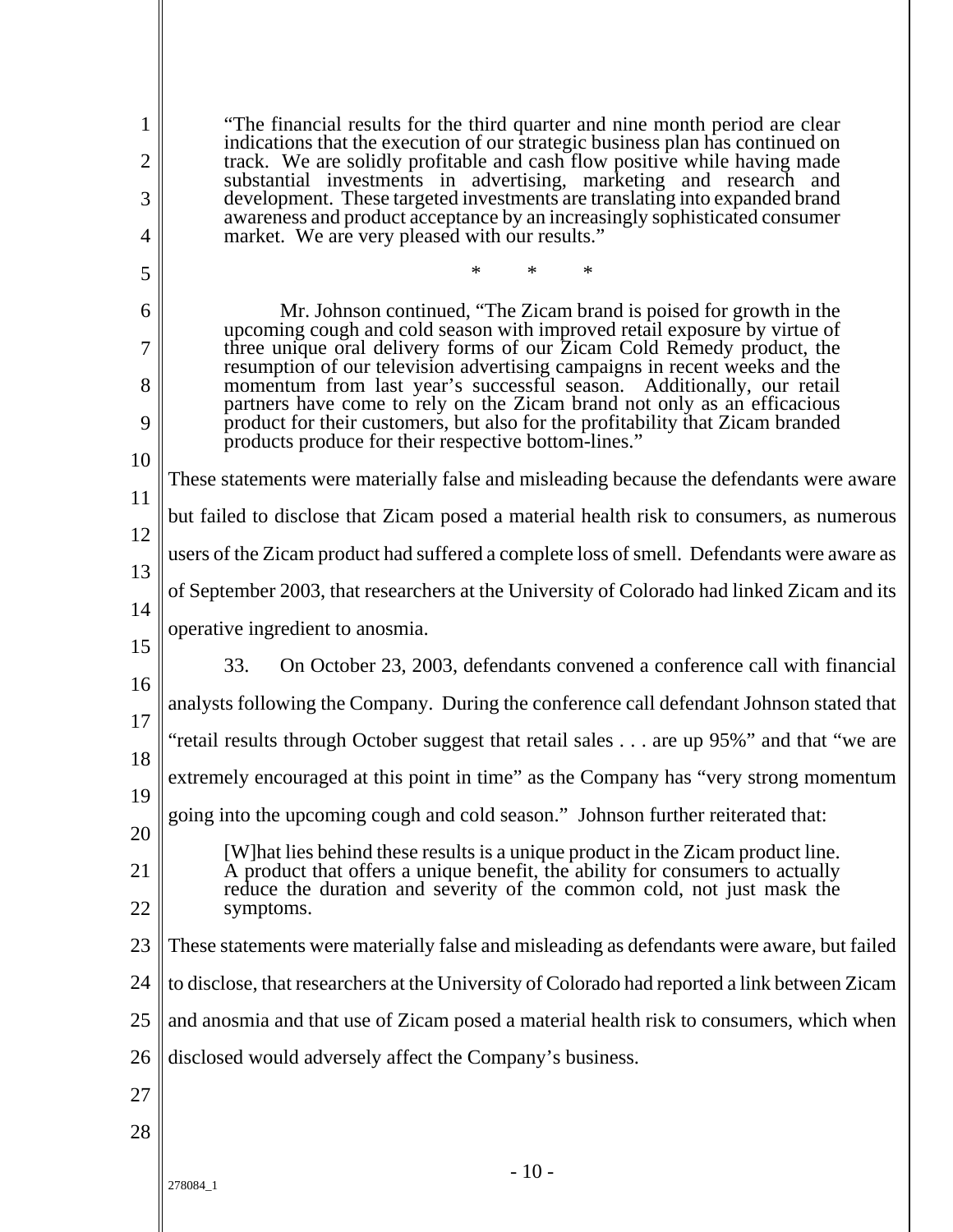- 11 - 278084\_1 1 2 3 4 5 6 7 8  $\overline{Q}$ 10 11 12 13 14 15 16 17 18 19 20 21 22 23 24 25 26 27 28 34. Defendant Johnson further stated that the Company was "extremely well positioned for a successful 2003/2004 cough/cold season." During the conference call defendant Hemelt stated that sales: [M]ore than doubled for the three months ended September 30 from the third quarter of last year. Sales increased 163% to 13.4 million dollars compared to 5.1 million dollars, last year. Earnings per share on a fully diluted basis for the third quarter increased 29 cents from 11 cent in 2002. The growth in sales was driven by increased sales of all ten of our Zicam products. Defendant Johnson further stated that "our expectation for the full year is that our revenues will be up in excess of 50% and that earnings, per share for the full year will be in the 25 to 30 cent range." These statements were materially false and misleading as defendants were aware but failed to disclose that Zicam products, which were responsible for the Company's sales growth, posed a material health risk to consumers, which when disclosed would adversely affect the Company's business. 35. On November 12, 2003, Matrixx filed its quarterly report for the third quarter of 2003 on Form 10-Q with the SEC. The report reiterated the results announced in the October 22, 2003 press release and was signed by defendants Johnson and Hemelt. In a section of the report titled "Risk Factors," the Company purported to warn of the material risk posed by product liability actions that potentially could be filed against the Company, representing that even a single claim, regardless of merit, can have materially negative consequences for the Company: *We may incur significant costs resulting from product liability claims*. We are subject to significant liability should use or consumption of our products cause injury, illness or death. Although we carry product liability insurance, there can be no assurance that our insurance will be adequate to protect us against product liability claims or that insurance coverage will continue to be available on reasonable terms. A product liability claim, even one without merit or for which we have substantial coverage, could result in significant legal defense costs, thereby increasing our expenses and lowering our earnings. Such a claim, whether or not proven to be valid, could have a material adverse effect on our product branding and goodwill, resulting in reducing market acceptance of our products. This in turn could materially adversely affect our results of operations and financial condition. These statements were materially false and misleading as defendants failed to disclose that a lawsuit alleging that Zicam caused anosmia had already been filed and, given the findings of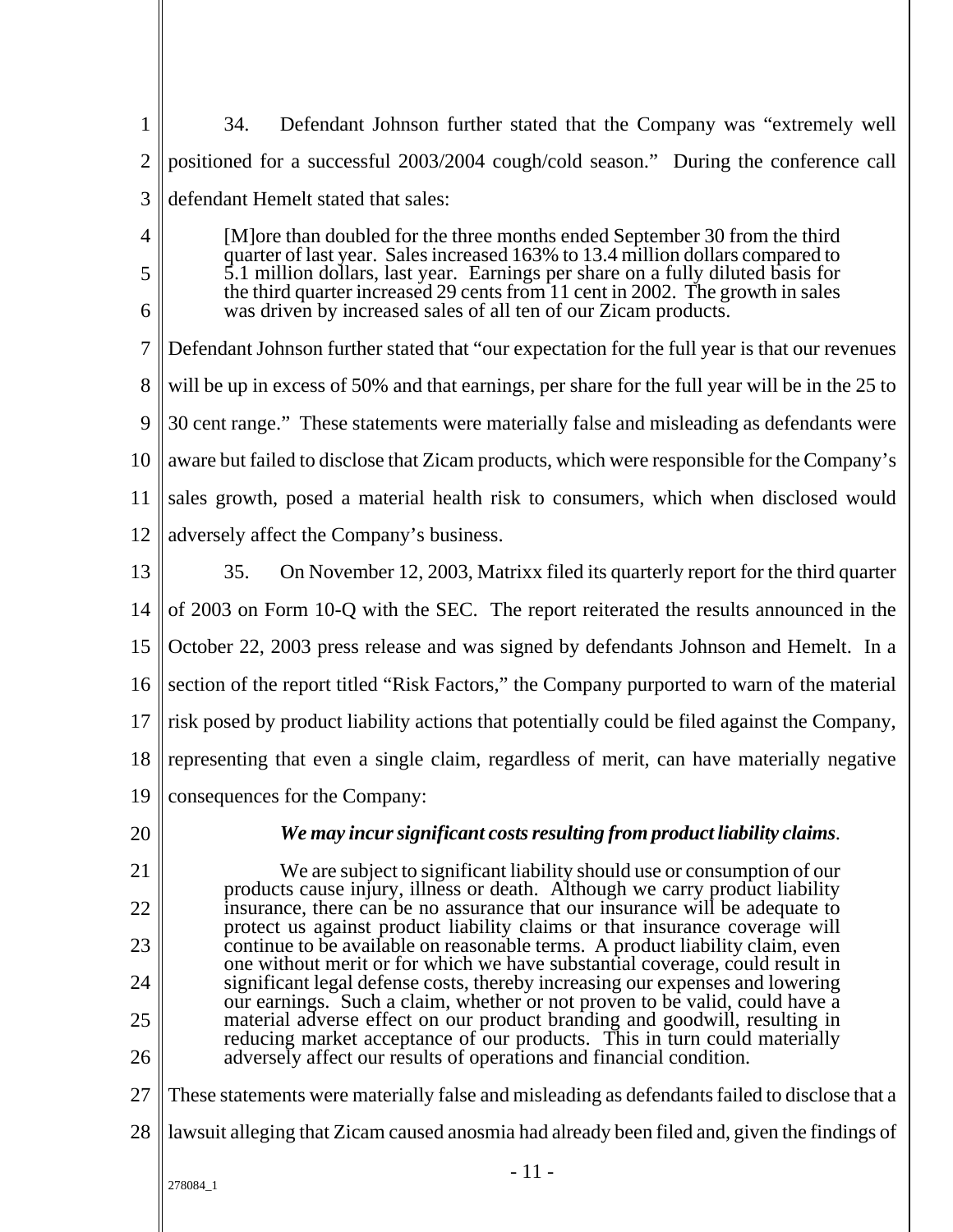| 1              | the researchers at the University of Colorado it was highly likely that additional suits would                                                                                                                                       |
|----------------|--------------------------------------------------------------------------------------------------------------------------------------------------------------------------------------------------------------------------------------|
| $\overline{2}$ | be filed in the future.                                                                                                                                                                                                              |
| 3              | In addition, as required by §302 of the Sarbanes-Oxley Act of 2002, the<br>36.                                                                                                                                                       |
| 4              | quarterly report contained certifications signed by defendants Johnson and Hemelt                                                                                                                                                    |
| 5              | representing, among other things, that:                                                                                                                                                                                              |
| 6              | Based on my knowledge, this report does not contain any untrue statements of                                                                                                                                                         |
| 7              | a material fact or omit to state a material fact necessary to make the statements<br>made, in light of the circumstances under which such statements were made,<br>not misleading with respect to the period covered by this report. |
| 8              |                                                                                                                                                                                                                                      |
| 9              | 37.<br>On January 7, 2004, Matrixx issued a press release announcing that the                                                                                                                                                        |
| 10             | Company was revising its guidance for the 2003 year upwards and that it expected its 2003                                                                                                                                            |
| 11             | revenues to grow by 80% from 2002:                                                                                                                                                                                                   |
|                | Matrixx Initiatives, Inc developer and distributor of the expanded line of                                                                                                                                                           |
| 12             | Zicam® Cold Remedy products, today upwardly revised its guidance for fiscal<br>year 2003. The Company expects total 2003 revenues to grow by greater than                                                                            |
| 13             | 80 percent compared to 2002 and fully diluted earnings per share to be in the<br>range of \$0.33 to \$0.38. In 2002 Matrixx reported net sales of \$23.5 million                                                                     |
| 14             | and earnings per share of \$0.14 (exclusive of a one-time deferred tax asset<br>accrual). This updates the Company's previous guidance of a 50% increase in                                                                          |
| 15<br>16       | revenue and earnings per share of \$0.25-\$0.30. The increase in the guidance<br>for 2003 reflects a much greater incident of colds than previously anticipated.                                                                     |
| 17             | 38.<br>On February 2, 2004, Matrixx issued a press release which stated:                                                                                                                                                             |
|                | All Zicam products are manufactured and marketed according to FDA                                                                                                                                                                    |
| 18             | guidelines for homeopathic medicine. Our primary concern is the health and<br>safety of our customers and the distribution of factual information about our                                                                          |
| 19             | products. Matrixx believes statements alleging that intranasal Zicam products<br>cause anosmia (loss of smell) are completely unfounded and misleading.                                                                              |
| 20             | In no clinical trial of intranasal zinc gluconate gel products has there                                                                                                                                                             |
| 21             | been a single report of lost or diminished olfactory function (sense of smell).<br>Rather, the safety and efficacy of zinc gluconate for the treatment of                                                                            |
| 22             | symptoms related to the common cold have been well established in two<br>double-blind, placebo-controlled, randomized clinical trials. In fact, in neither                                                                           |
| 23             | study were there any reports of anosmia related to the use of this compound.                                                                                                                                                         |
| 24             | The overall incidence of adverse events associated with zinc gluconate was<br>extremely low, with no statistically significant difference between the adverse                                                                        |
| 25             | event rates for the treated and placebo subsets.                                                                                                                                                                                     |
| 26             | A multitude of environmental and biologic influences are known to<br>affect the sense of smell. Chief among them is the common cold. As a result,                                                                                    |
| 27             | the population most likely to use cold remedy products is already at increased<br>risk of developing anosmia. Other common causes of olfactory dysfunction                                                                           |
| 28             | include age, nasal and sinus infections, head trauma, anatomical obstructions,<br>and environmental irritants.                                                                                                                       |
|                | $-12-$                                                                                                                                                                                                                               |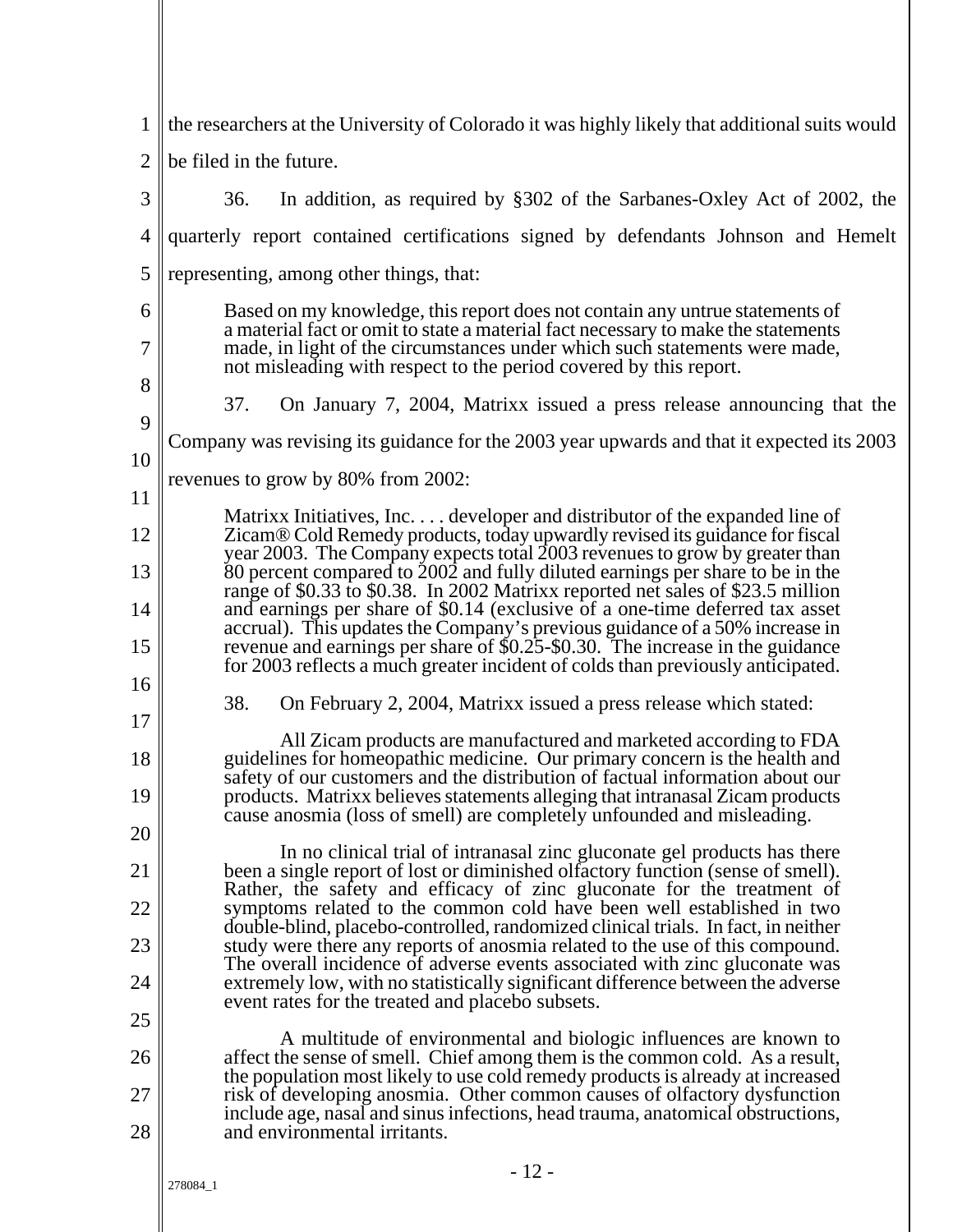1 2 3 39. The statements referenced above in ¶¶36-38 were each materially false and misleading because they failed to disclose and misrepresented the following material adverse facts, among others:

4 5 6 7 (a) by the beginning of the Class Period, a lawsuit had been filed against the Company alleging that the Company's zinc gluconate-based products had caused plaintiffs to suffer from anosmia and that at least three other similar lawsuits had been filed during the Class Period;

8 9 (b) evidence questioning the safety of the Company's mainstay cold medication had surfaced by the beginning of the Class Period and was mounting;

10 11 12 13 14 15 16 17 18 (c) the Company's express assurances that the 10-Q "does not contain any untrue statements of a material fact or omit to state a material fact necessary to make the statements made, in light of the circumstances under which such statements were made, not misleading with respect to the period covered by this report" were materially false and misleading because the report omitted any reference to the University of Colorado research, other research linking zinc to loss of smell, the numerous individuals suffering from anosmia after Zicam use, and purported to warn about the harm that *potential* product liability lawsuits posed to Matrixx's business without disclosing that lawsuit(s) had *already* been filed;

19 20 (d) defendants were aware of but failed to disclose that numerous individuals who had used Zicam suffered anosmia; and

21 22 (e) defendants were aware of and actively thwarted the dissemination of scientific research conducted at the University of Colorado linking Zicam to anosmia.

 $23$ 24 25 26 27 40. On January 30, 2004, after the close of ordinary trading, *Dow Jones Newswires* reported that the Food and Drug Administration "is looking into complaints that an over-thecounter common-cold medicine manufactured by a unit of Matrixx Initiatives, Inc. (MTXX) may be causing some users to lose their sense of smell," after such allegations were made in at least three lawsuits.

28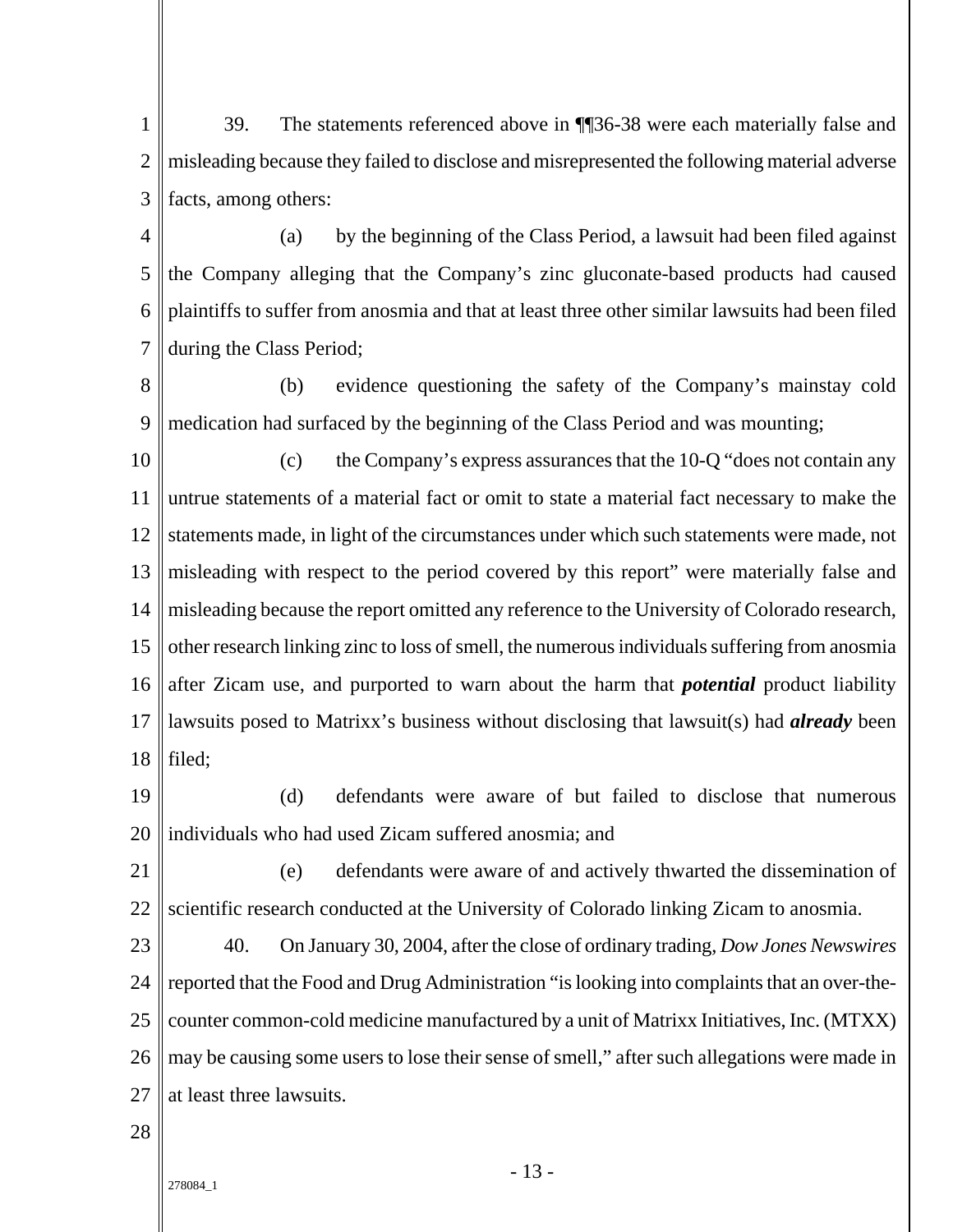1 2 3 4 5 6 7 8 9 10 11 41. The Company's stock declined some following the *Dow Jones* report, falling from \$13.55 per share on January 30, 2004 to \$11.97 per share on February 2, 2004. The Company, however, seeking to reverse the decline in its stock price, issued the press release on February 2 that represented that "statements alleging that intranasal Zicam products cause anosmia (loss of smell) are completely unfounded and misleading." The Company further represented that "[i]n no clinical trial of intranasal zinc gluconate gel products has there been a single report of lost or diminished olfactory function (sense of smell)." Such statements were materially false and misleading because, as the Company would later admit, no clinical study has examined the relationship between zinc gluconate gel and anosmia and other research had, in fact, shown such a link. The Company's vigorous, but baseless, denials had their intended effect: the stock price rose, closing at \$13.40 per share on February 3, 2004.

12

### **HEALTH RISKS OF ZICAM ARE COMMUNICATED TO THE PUBLIC**

13 14 15 16 17 18 19 20 21 42. On February 6, 2004, *Good Morning America*, a nationally-broadcast morning news program, reported on the connection between Matrixx's zinc gluconate and anosmia. According to reporter John Ferrugia, "Dr. Bruce Jafek has discovered more than a dozen patients with the same troubles as Linda [who claims that Zicam Gel caused her anosmia], after using the Zicam product." With respect to pending lawsuits, John Ferrugia reported that. "Well, in fact there have been, so far, four lawsuits. Others are being prepared, anywhere from California to Michigan. And so far, Matrixx-Initiatives [sic] has denied that there's any problem, saying that there is no liability. They're saying there's a lot of different reasons you can lose your sense of smell and Zicam isn't one of them."

- 22 23 24 25 43. In response to the *Good Morning America* segment disclosing Dr. Jafek's findings linking Zicam to anosmia, the price of Matrixx common stock plummeted, falling from \$13.05 per share on February 5, 2004, to close at \$9.94 per share on February  $6 - a$ one-day drop of 23.8% on unusually heavy trading volume.
- 26 27 28 44. On February 6, 2004, Matrixx issued a press release "Reaffirm[ing] Safety of Intranasal Zicam(R) Remedy," reiterating its position that the product is safe and that no clinical trial has shown a connection between its product and anosmia: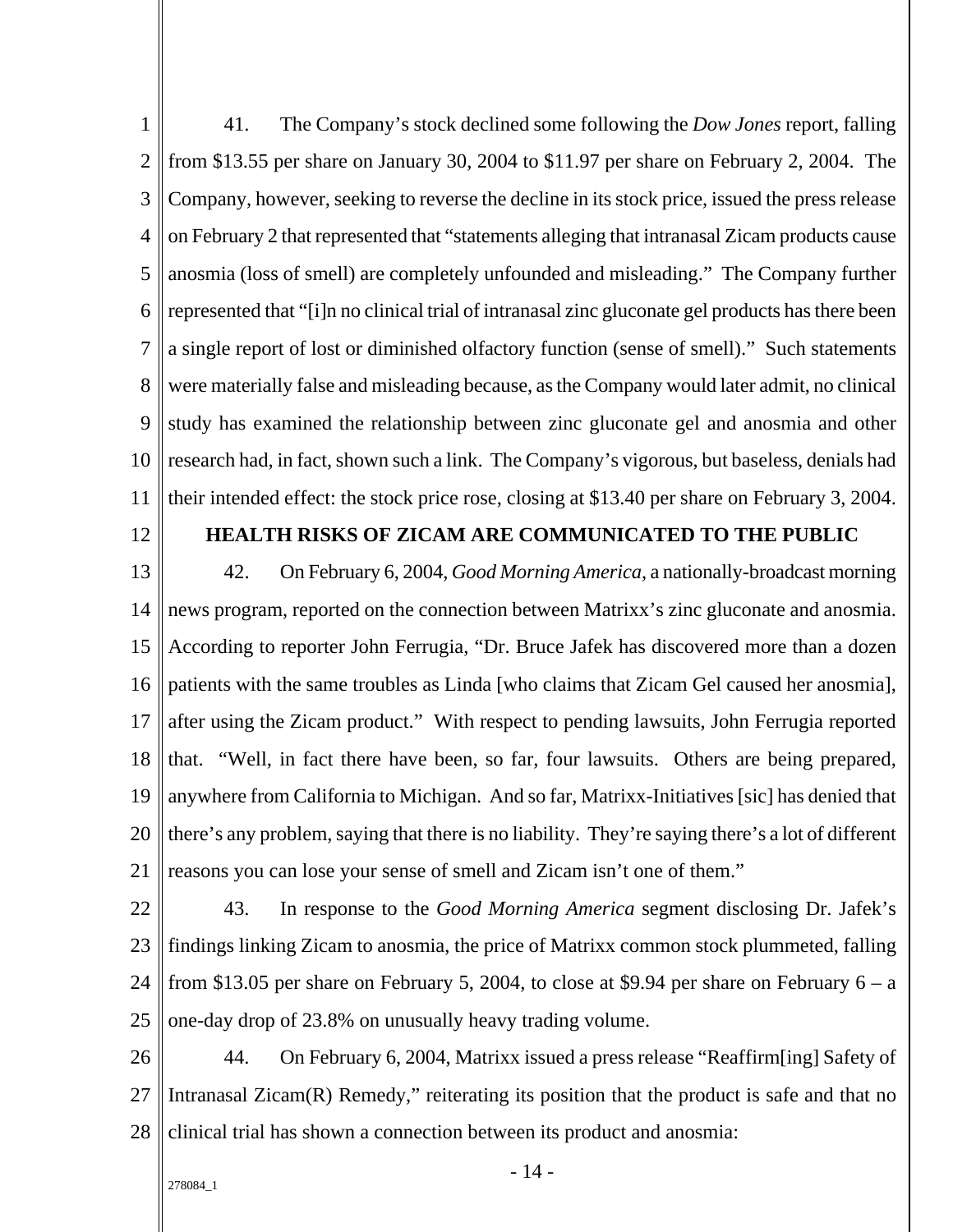| 1<br>2   | We want to assure our consumers that Zicam Cold Remedy intranasal<br>zinc gluconate products are manufactured and marketed according to Food and<br>Drug Administration guidelines for homeopathic medicine. Our primary                  |  |  |  |  |
|----------|-------------------------------------------------------------------------------------------------------------------------------------------------------------------------------------------------------------------------------------------|--|--|--|--|
| 3        | concerns are the health and safety of those who use Zicam Cold Remedy nasal<br>gels and the distribution of factual information about our products.                                                                                       |  |  |  |  |
| 4        | In no clinical trial of intranasal zinc gluconate gel products has there                                                                                                                                                                  |  |  |  |  |
| 5        | been a single report of lost or diminished olfactory function (sense of smell).<br>Rather, the safety and efficacy of zinc gluconate for the treatment of<br>symptoms related to the common cold have been well established in two        |  |  |  |  |
| 6        | double-blind, placebo-controlled, randomized clinical trials. In fact, in neither<br>study were there any reports of anosmia related to the use of this compound.                                                                         |  |  |  |  |
| 7<br>8   | The overall incidence of adverse events associated with zinc gluconate was<br>extremely low, with no statistically significant difference between the adverse<br>event rates for the treated and placebo subsets.                         |  |  |  |  |
| 9        | 45.<br>However, on February 19, 2004, defendants filed an 8-K with the SEC which                                                                                                                                                          |  |  |  |  |
| 10       |                                                                                                                                                                                                                                           |  |  |  |  |
|          | stated that the Company had                                                                                                                                                                                                               |  |  |  |  |
| 11<br>12 | convened a two-day meeting of physicians and scientists to review current<br>information on smell disorders. The meeting was held in response to a poster<br>presentation at the American Rhinological Society in September 2003 alleging |  |  |  |  |
|          | an association between the use of Zicam and the onset of smell disorders.                                                                                                                                                                 |  |  |  |  |
| 13<br>14 | 46.<br>The February 19, 2004, 8-K further stated that: "In the opinion of the panel,                                                                                                                                                      |  |  |  |  |
|          | there is insufficient scientific evidence at this time to determine if zinc gluconate, when used                                                                                                                                          |  |  |  |  |
| 15<br>16 | as recommended, affects a person's ability to smell."                                                                                                                                                                                     |  |  |  |  |
| 17       | 47.<br>On March 4, 2004, reporter John Ferrugia, who had reported on the matter on                                                                                                                                                        |  |  |  |  |
| 18       | the Good Morning America segment, reported, on news website TheDenverChannel.com (an                                                                                                                                                      |  |  |  |  |
|          | affiliate of ABC News), that "Zicam Admits No Studies Done on Loss of Smell." According                                                                                                                                                   |  |  |  |  |
| 19<br>20 | to the article, "[t] he makers of the nationally advertised cold remedy Zicam now admit that                                                                                                                                              |  |  |  |  |
|          | they don't know if their nasal gel could cause loss of smell." A related part of the article                                                                                                                                              |  |  |  |  |
| 21<br>22 | reported as follows:                                                                                                                                                                                                                      |  |  |  |  |
| 23       | The stunning information came after a 7NEWS investigation found that<br>some consumers who have used Zicam report the loss of smell.                                                                                                      |  |  |  |  |
| 24       | The company that makes Zicam (pictured left), Matrixx Initiatives, first                                                                                                                                                                  |  |  |  |  |
| 25       | told us its studies showed the product [was] safe, but it will now begin animal<br>and human testing to determine whether its zinc compound could be harmful<br>when sprayed in the nose, causing some to lose their sense of smell.      |  |  |  |  |
| 26       | These studies come after our investigative report aired both on                                                                                                                                                                           |  |  |  |  |
| 27       | "7NEWS" and ABC's "Good Morning America." Those reports prompted<br>dozens of complaints to the U.S. Food and Drug Administration, which is now                                                                                           |  |  |  |  |
| 28       | investigating.                                                                                                                                                                                                                            |  |  |  |  |
|          | $-15-$<br>278084_1                                                                                                                                                                                                                        |  |  |  |  |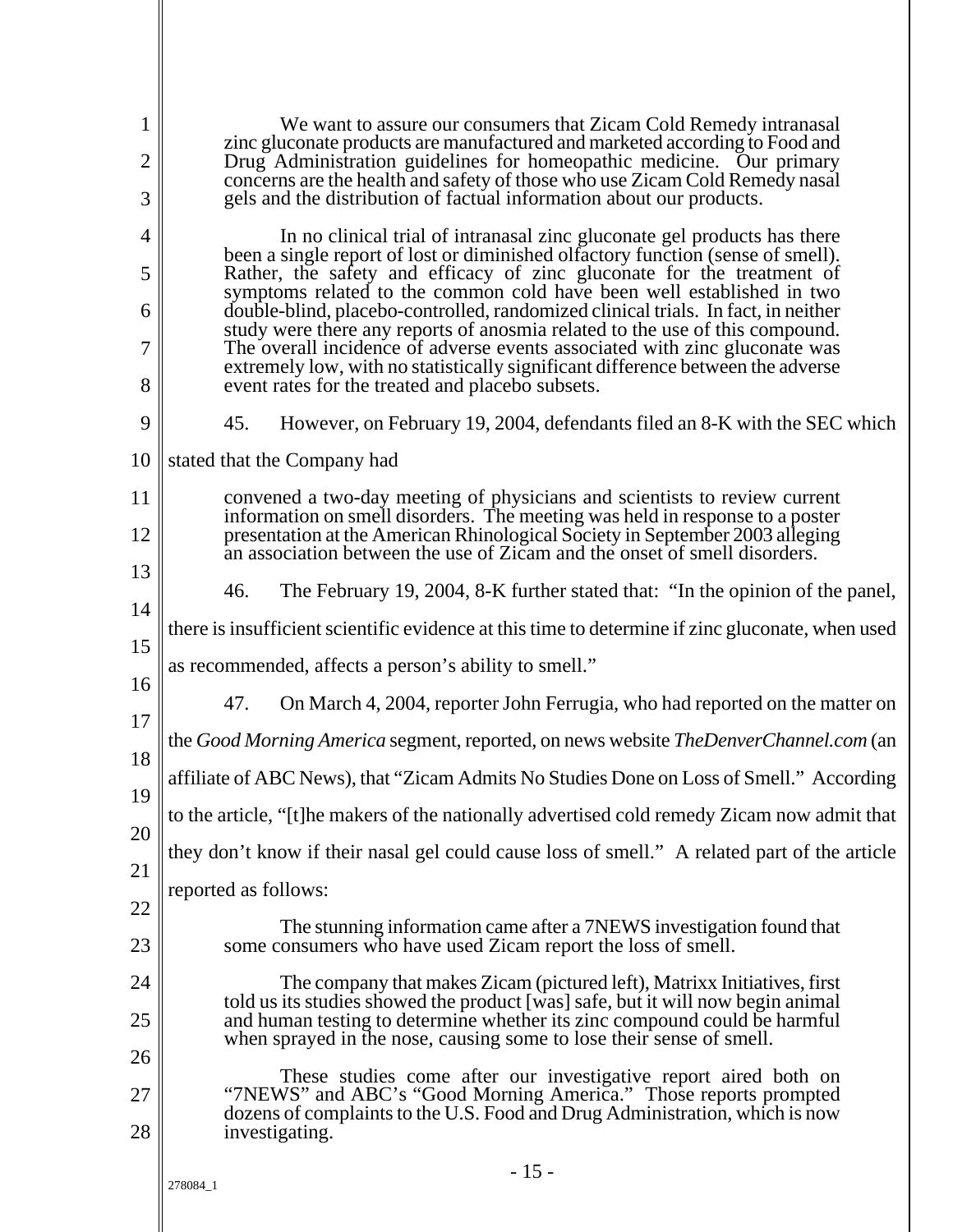| 1<br>$\overline{2}$ | Doctors at the University of Colorado Taste and Smell Clinic have an<br>increasing number of patients who say they lost their sense of smell after using<br>Zicam intranasal gel, which contains zinc gluconate.                             |
|---------------------|----------------------------------------------------------------------------------------------------------------------------------------------------------------------------------------------------------------------------------------------|
| 3                   | In turn, the company is taking action.                                                                                                                                                                                                       |
| 4                   | Dr. Bruce Jafek has been documenting the cases from around the                                                                                                                                                                               |
| 5                   | country, and there have been several lawsuits in at least five states. All along,<br>Matrixx Initiatives, the maker of Zicam, said the product was safe. But now it<br>admits there are no studies dealing with the issue.                   |
| 6<br>7              | In a filing to the Securities and Exchange Commission on issues<br>affecting stockholders, Matrixx now discloses:                                                                                                                            |
| 8                   | "There is insufficient evidence at this time to determine if zinc                                                                                                                                                                            |
| 9                   | gluconate, when used as recommended, affects a person's ability to smell."                                                                                                                                                                   |
| 10                  | What's more, after our initial investigation, dozens of consumers have<br>filed complaints with the Food and Drug Administration.                                                                                                            |
| 11                  | In response, the company formed a medical advisory panel in February.                                                                                                                                                                        |
| 12                  | It says it will now conduct: " animal and human studies to further                                                                                                                                                                           |
| 13                  | characterize these post-marketing complaints." Study findings are expected to<br>be available in 12 months.                                                                                                                                  |
| 14                  | "It seems to me that those studies should have been done before they<br>put the product on the market," said Jafek.                                                                                                                          |
| 15<br>16            | He is concerned about consumers who may be at risk right now because<br>Matrixx will leave Zicam nasal gel on the shelf until its studies are completed.                                                                                     |
| 17                  | "It would seem that it would either be reasonable to remove the product                                                                                                                                                                      |
| 18                  | from the market pending the additional study recommended by the scientific<br>panel or at least put a warning label so people can be aware of this problem,"<br>said Jafek. "If you want to use this product to possibly shorten duration or |
| 19                  | severity of your cold, do so but be aware that it may cause a loss of smell."                                                                                                                                                                |
| 20                  | Zicam makes many products, including lozenges. These are not at<br>issue – only the nasal spray that contains zinc gluconate. A representative for                                                                                           |
| 21                  | the company responded to our story and said that Matrixx believes the product<br>is safe and does not cause loss of smell, even though the company admits there                                                                              |
| 22                  | are no studies to prove it. Even so, the company says it will not remove the<br>nasal spray from the shelves and has no plans to put a caution label on it.                                                                                  |
| 23                  | A company representative says consumers can make their own decision                                                                                                                                                                          |
| 24                  | until studies are finished.                                                                                                                                                                                                                  |
| 25                  | 48.<br>The Company's annual report, filed with the SEC on Form 10-K on March 19,                                                                                                                                                             |
| 26                  | 2004, stated that numerous suits alleging that its Zicam product(s) caused anosmia had been                                                                                                                                                  |
| 27                  | filed, including one brought in the Superior Court of Maricopa County, Arizona, on behalf of                                                                                                                                                 |
| 28                  | 64 plaintiffs:                                                                                                                                                                                                                               |
|                     | $-16-$<br>278084_1                                                                                                                                                                                                                           |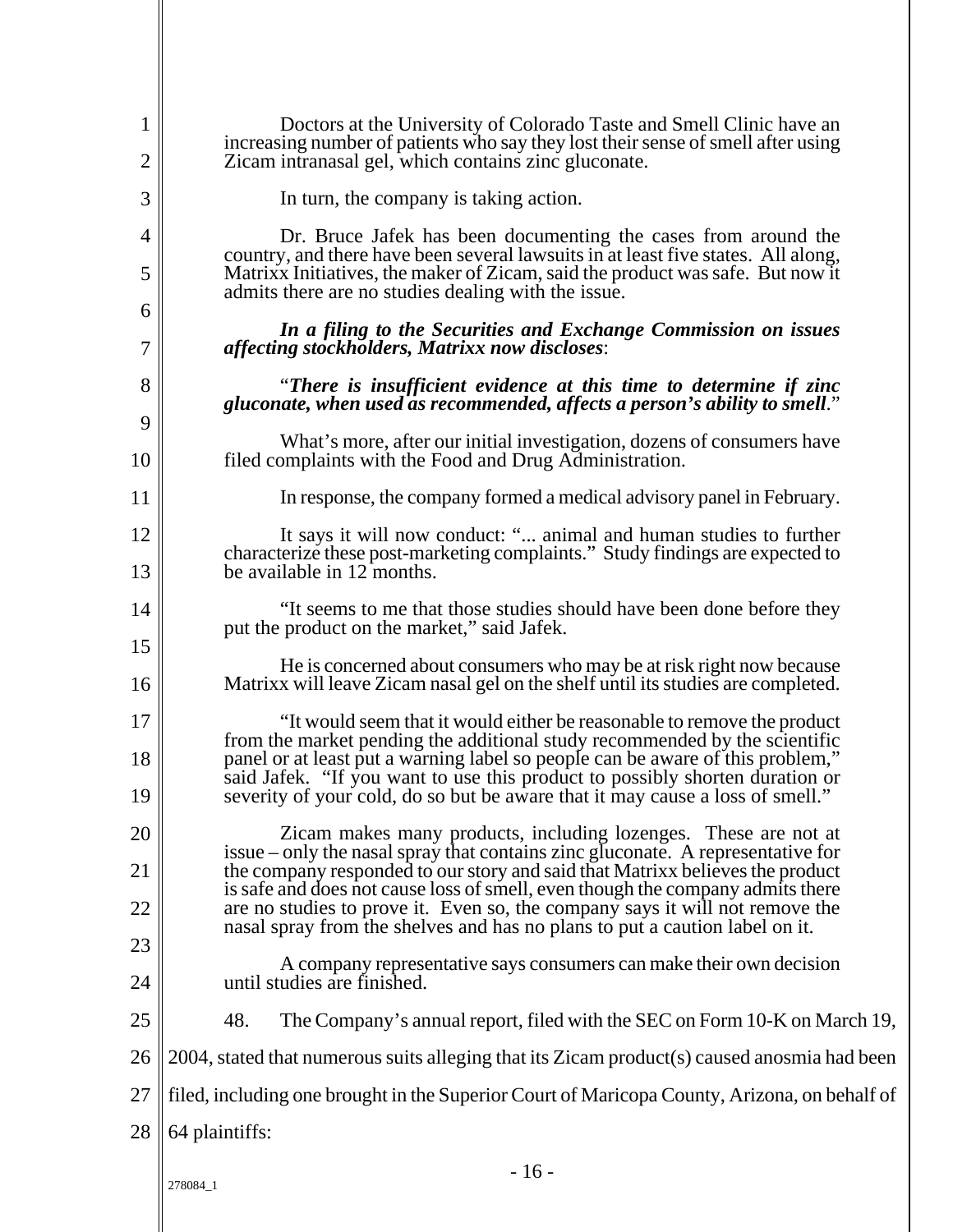| <b>Products Liability Matters</b>                                                                                                                                                                           |                             |                             |                                                                                                                                                      |                                                         |
|-------------------------------------------------------------------------------------------------------------------------------------------------------------------------------------------------------------|-----------------------------|-----------------------------|------------------------------------------------------------------------------------------------------------------------------------------------------|---------------------------------------------------------|
| Litigation relating to Zicam <sup>®</sup> Cold Remedy nasal gel arises from                                                                                                                                 |                             |                             |                                                                                                                                                      |                                                         |
| claims that the product causes the permanent loss of taste and smell, or<br>anosmia. The Company feels that the clinical studies performed on the<br>product are sufficient evidence to refute such claims. |                             |                             |                                                                                                                                                      |                                                         |
|                                                                                                                                                                                                             |                             |                             |                                                                                                                                                      |                                                         |
| As of December 31, 2003, suits involving three users of the Zicam®<br>Cold Remedy nasal gel products had been filed in various federal and state                                                            |                             |                             |                                                                                                                                                      |                                                         |
| courts. All of these suits are at a preliminary stage and the Company has not<br>yet obtained and reviewed complete information regarding the Plaintiffs and                                                |                             |                             |                                                                                                                                                      |                                                         |
| their medical conditions, and consequently, the Company is unable to fully<br>evaluate the claims.                                                                                                          |                             |                             |                                                                                                                                                      |                                                         |
|                                                                                                                                                                                                             |                             |                             | On March 12, 2004, the Company was served with a complaint that<br>was filed in the Superior Court of Maricopa County, Arizona, whereby sixty-       |                                                         |
|                                                                                                                                                                                                             |                             |                             | four Plaintiffs alleged that the use of the Zicam® Cold Remedy nasal gel<br>products resulted in anosmia, the loss of their sense of smell. Specific |                                                         |
| over to its product liability insurance carrier.                                                                                                                                                            |                             |                             | damages have not been requested and the Company has turned the lawsuit                                                                               |                                                         |
|                                                                                                                                                                                                             |                             |                             | The Company is actively engaged in defending these various lawsuits.                                                                                 |                                                         |
| 49.<br>According to Matrixx's own SEC filings, from late 2003 through October 2004                                                                                                                          |                             |                             |                                                                                                                                                      |                                                         |
|                                                                                                                                                                                                             |                             |                             |                                                                                                                                                      |                                                         |
| Matrixx has been sued by approximately 284 individuals in 19 different lawsuits alleging                                                                                                                    |                             |                             |                                                                                                                                                      |                                                         |
|                                                                                                                                                                                                             |                             |                             | that Zicam caused damage to their sense of smell. Plaintiff has identified the following                                                             |                                                         |
| personal injury lawsuits which are detailed in the following table:                                                                                                                                         |                             |                             |                                                                                                                                                      |                                                         |
| <b>CASE</b>                                                                                                                                                                                                 | CASE NO.                    | <b>DATE</b><br><b>FILED</b> | <b>JURISDICTION</b>                                                                                                                                  | NO. OF                                                  |
| Christensen, et al. v. Matrixx<br>Initiatives, Inc., et al.                                                                                                                                                 | 4:03-cv-0146-<br><b>HWB</b> | 10/14/03                    | United States District Court,<br>Western District of Michigan                                                                                        |                                                         |
| Nelson v. Matrixx Initiatives, Inc.,                                                                                                                                                                        | YC048136                    | 12/08/03                    | (Kalamazoo)<br>Los Angeles Superior Court                                                                                                            |                                                         |
| et al.<br>Sutherland v. Matrixx Initiative,<br>Inc., et al.                                                                                                                                                 | CV2003-1635-<br>WHR         | 12/18/03                    | Circuit Court of Etowah,<br>Alabama; Removed to Northern<br>District of Alabama (Middle):<br>4:2004cv00129                                           | 1                                                       |
| Bentley, et al. v. Matrixx<br>Initiatives, Inc., et al.                                                                                                                                                     | CV2004-001338               | 01/23/04                    | Superior Court of Arizona<br>(Maricopa County)                                                                                                       | 5                                                       |
| Ringbauer, et al. v. Matrixx<br>Initiatives, Inc., et al.                                                                                                                                                   | CV2004-002822               | 02/11/04                    | Superior Court of Arizona<br>(Maricopa County); Removed to<br>District of Arizona (Pheonix): 04-                                                     | 1                                                       |
| Abramsen, et al. v. Matrixx<br>Initiatives, Inc, et al.                                                                                                                                                     | CV2004-04415                | 03/05/04                    | $CV-513$<br>Superior Court of Arizona<br>(Maricopa County)<br>Consolidated into Bentley on                                                           | 64                                                      |
| Powell, et al. v. Matrixx Initiatives,                                                                                                                                                                      | CV2004-006062               | 03/29/04                    | 09/22/04<br>Superior Court of the State of                                                                                                           | 3                                                       |
| Inc., et al.<br>Kalfian v. Matrixx Initiatives, et al.                                                                                                                                                      | 04-CV-119                   | 04/07/04                    | Arizona (Maricopa County)<br>United States District Court for<br>the District of Rhode Island<br>(Providence)                                        | <b>PLAINTIFFS</b><br>(266 consolidated)<br>$\mathbf{1}$ |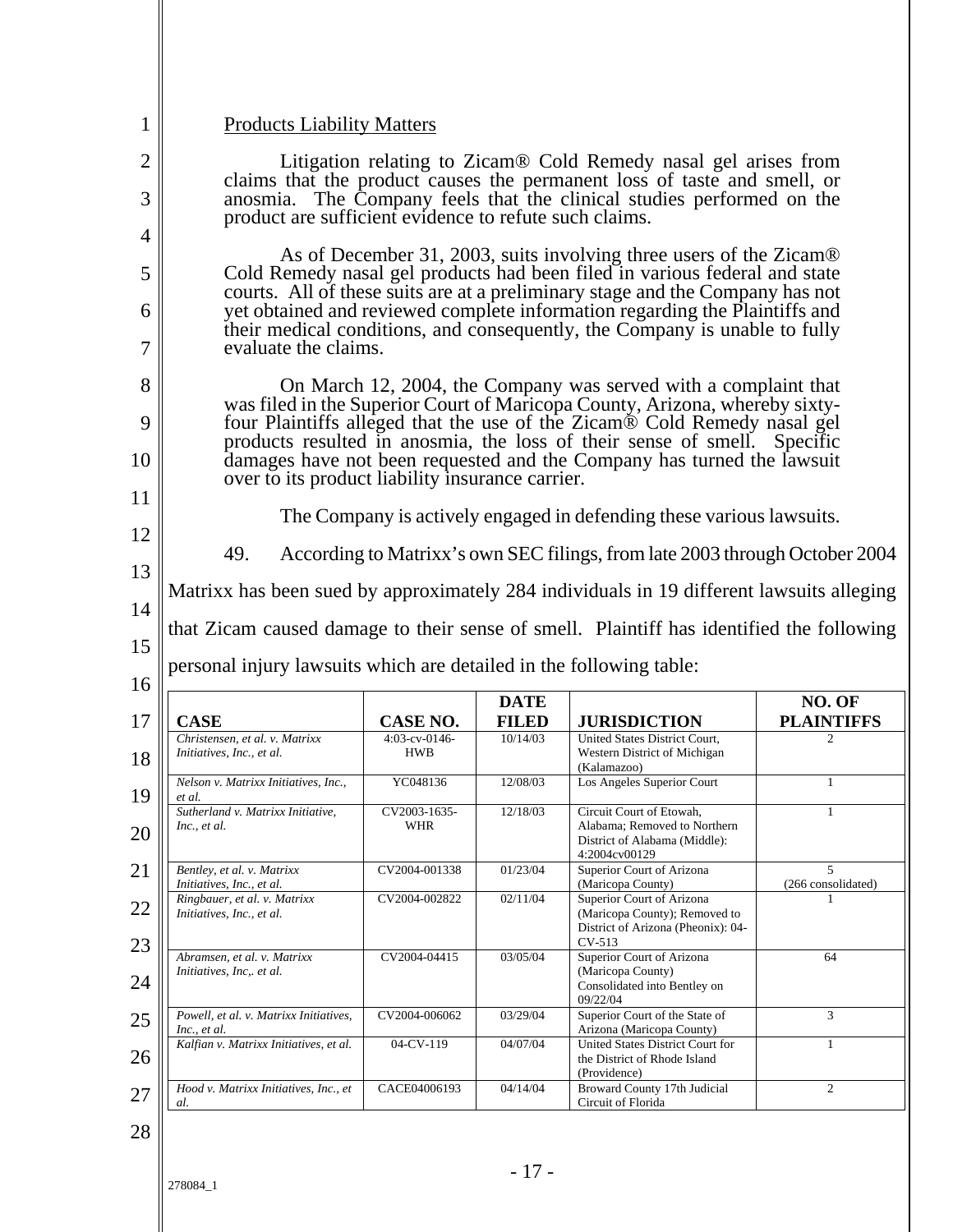| <b>CASE</b>                                                    | <b>CASE NO.</b>      | <b>DATE</b><br><b>FILED</b> | <b>JURISDICTION</b>                                                                                  | NO. OF<br><b>PLAINTIFFS</b> |
|----------------------------------------------------------------|----------------------|-----------------------------|------------------------------------------------------------------------------------------------------|-----------------------------|
| Benkwith v. Matrixx Initiatives,                               | CV04-1180 (CNP)      | 05/03/04                    | Circuit Court for Montgomery                                                                         |                             |
| Inc., et al.                                                   |                      |                             | County, Alabama; Removed to                                                                          |                             |
|                                                                |                      |                             | Middle District of Alabama                                                                           |                             |
|                                                                |                      |                             | (Montgomery): 2:04-cv-00623-<br>MEF-DRB                                                              |                             |
| Douillard v. Matrixx Initiatives,                              | CV2004-008950        | 05/06/04                    | Superior Court of the State of                                                                       | $\mathbf{1}$                |
| Inc., et al.                                                   |                      |                             | Arizona (Maricopa County);                                                                           |                             |
|                                                                |                      |                             | Consolidated into Bentley on                                                                         |                             |
|                                                                |                      |                             | 09/22/04                                                                                             |                             |
| Mayo v. Matrixx Initiatives, Inc., et                          | ESX-L-3551-04        | 05/06/04                    | Superior Court of New Jersey                                                                         | $\mathbf{1}$                |
| al.                                                            |                      |                             | (Essex County); Removed to<br>District of New Jersey (Newark):                                       |                             |
|                                                                |                      |                             | 2:04-cv-03197-WJM-RJH                                                                                |                             |
| Adams, et al. v. Matrixx Initiatives,                          | CV2004-008929        | 05/07/04                    | Superior Court of the State of                                                                       | 89                          |
| Inc., et al.                                                   |                      |                             | Arizona (Maricopa County);                                                                           |                             |
|                                                                |                      |                             | Consolidated into Bentley on                                                                         |                             |
|                                                                |                      |                             | 09/22/04                                                                                             |                             |
| Lutche v. Matrixx Initiatives, Inc.,<br>et al.                 | CV2004-008704        | 05/07/04                    | Superior Court of the State of<br>Arizona (Maricopa County);                                         | 1                           |
|                                                                |                      |                             | Consolidated into Bentley on                                                                         |                             |
|                                                                |                      |                             | 09/22/04                                                                                             |                             |
| Hunter, et al. v. Matrixx Initiatives,                         | CV2004-010830        | 06/04/04                    | Superior Court of the State of                                                                       | 8                           |
| Inc., et al.                                                   |                      |                             | Arizona (Maricopa County);                                                                           |                             |
|                                                                |                      |                             | Consolidated into Bentley on                                                                         |                             |
| Bryant v. Matrixx Initiatives, Inc.,                           | 04CV808              | 06/14/04                    | 09/22/04<br>District Court, Boulder County,                                                          | 1                           |
| et al.                                                         |                      |                             | Colorado; Removed to District of                                                                     |                             |
|                                                                |                      |                             | Colorado (Denver); 1:04-cv-                                                                          |                             |
|                                                                |                      |                             | 02317-MSK-BNB                                                                                        |                             |
| Wyatt v. Matrixx Initiatives, Inc., et                         | 2:04-cv-04-1230-     | 06/15/04                    | United States District Court,                                                                        | $\mathbf{1}$                |
| al.                                                            | <b>UWC</b>           |                             | Northern District of Alabama                                                                         | $\mathbf{1}$                |
| Hilton v. Matrixx Initiatives, Inc.,<br>et al.                 | 04 82061620 04       | 06/27/04                    | 48th Judicial District Court,<br>Tarrant County, Texas; Removed                                      |                             |
|                                                                |                      |                             | to Northern District of Texas:                                                                       |                             |
|                                                                |                      |                             | 4:04-cv-00519                                                                                        |                             |
| Akers, et al. v. Matrixx Initiatives,                          | CV2004-016010        | 08/20/04                    | Superior Court of the State of                                                                       | 97                          |
| Inc., et al.                                                   |                      |                             | Arizona (Maricopa County);                                                                           |                             |
|                                                                |                      |                             | Consolidated into Bentley on<br>09/22/04                                                             |                             |
| Hans, et al. v. Matrixx Initiatives,                           | 3:04-cv-00540-       | 09/13/04                    | United States District Court,                                                                        | $\overline{4}$              |
| Inc., et al.                                                   | <b>TBR</b>           |                             | Western District of Kentucky                                                                         |                             |
|                                                                |                      |                             | (Louisville)                                                                                         |                             |
| Rostron v. Matrixx Initiatives, Inc.,                          | 4:04-cv-03136-       | 11/01/04                    | United States District Court for                                                                     | $\overline{c}$              |
| et al.                                                         | <b>WMA</b>           |                             | Northern District of Alabama                                                                         |                             |
| Swanbeck v. Matrixx Initiatives,                               | L003096 04           | 11/18/04                    | Superior Court of the State of                                                                       |                             |
| Inc., et al.<br>O'Hanlon, et al. v. Matrixx                    | 2:04cv10391-         | 12/21/04                    | New Jersey (Morris County)<br>Central District of California;                                        | 2                           |
| Initiatives, Inc., et al.                                      | AHM-JTL              |                             | Removed from Los Angeles                                                                             |                             |
|                                                                |                      |                             | County Superior Court, Case No.                                                                      |                             |
|                                                                |                      |                             | BC3220239                                                                                            |                             |
| Williams, et al. v. Matrixx                                    | 4:04-cv-03548-       | 12/29/04                    | United States District Court for                                                                     | 5                           |
| Initiatives, Inc., et al.<br>Gillespie v. Matrixx Initiatives, | UWC<br>8:05-cv-00047 | 01/13/05                    | Northern District of Alabama<br>Central District of California;                                      | 1                           |
| Inc., et al.                                                   |                      |                             | Removed from Orange County                                                                           |                             |
|                                                                |                      |                             | Superior Court, Case No.                                                                             |                             |
|                                                                |                      |                             | 04CC11976.                                                                                           |                             |
| Bourgeios v. Matrixx Initiatives,                              | 4:05-cv-00393-       | 02/22/05                    | Northern District of Alabama                                                                         | 1                           |
| Inc. et al                                                     | <b>RBP</b>           |                             | (Middle)                                                                                             |                             |
|                                                                |                      |                             |                                                                                                      |                             |
|                                                                |                      |                             | <b>FALSE FINANCIAL REPORTING DURING THE CLASS PERIOD</b>                                             |                             |
|                                                                |                      |                             |                                                                                                      |                             |
| 50.                                                            |                      |                             | In order to inflate the price of Matrixx's stock, defendants caused the Company                      |                             |
|                                                                |                      |                             |                                                                                                      |                             |
|                                                                |                      |                             | to falsely report its results for 3Q of 2003 by failing to disclose, if not reserve for, a potential |                             |
|                                                                |                      |                             |                                                                                                      |                             |
|                                                                |                      |                             |                                                                                                      |                             |
|                                                                |                      |                             |                                                                                                      |                             |
|                                                                |                      | $-18-$                      |                                                                                                      |                             |
| 278084_1                                                       |                      |                             |                                                                                                      |                             |
|                                                                |                      |                             |                                                                                                      |                             |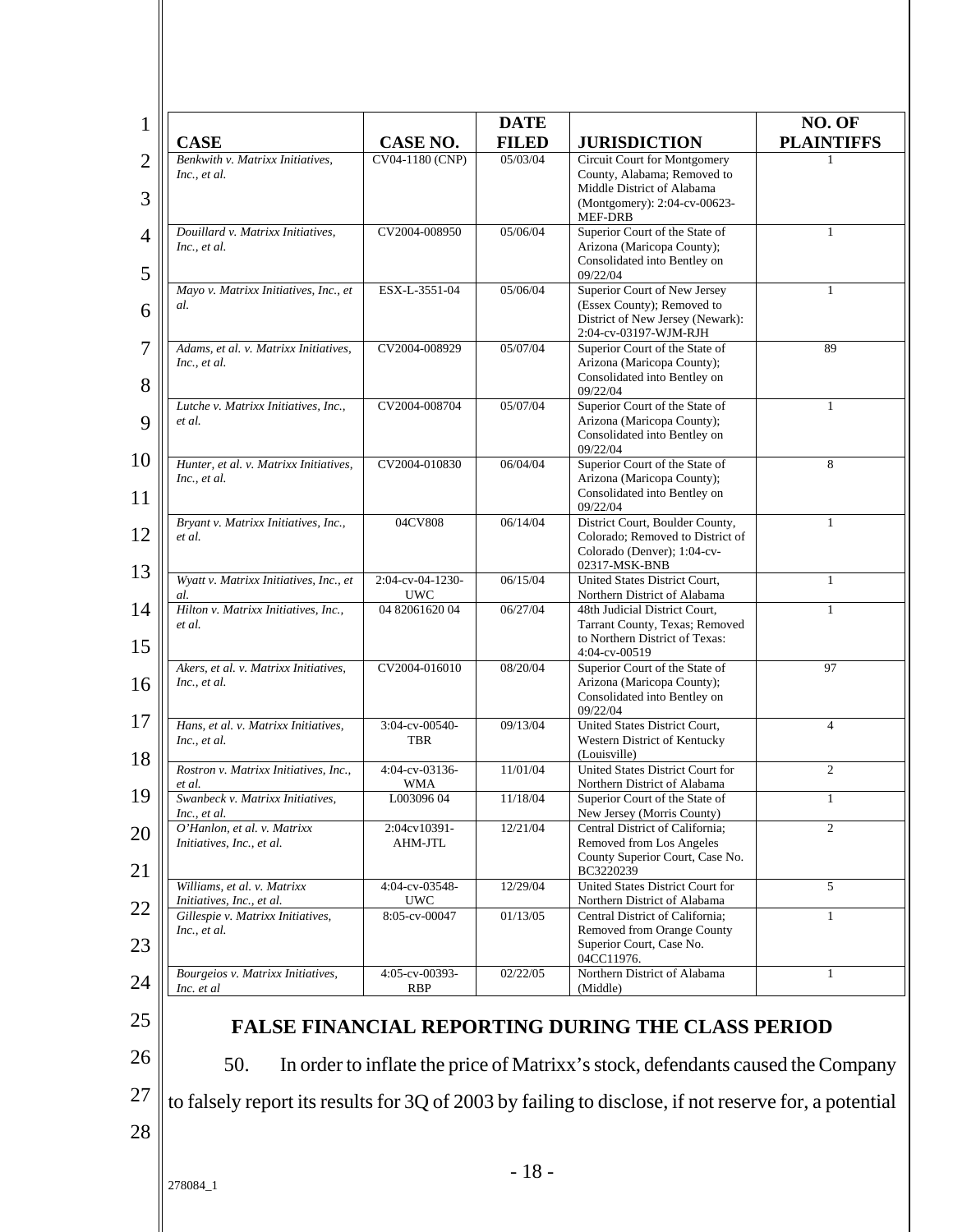1 2 3 liability that had surfaced prior to the Class Period arising from health related concerns questioning the safety of its mainstay cold medication in violation of Generally Accepted Accounting Principals ("GAAP").

4 5 6 7 8 51. The 3Q 2003 results were included in the 10-Q filed with the SEC on November 12, 2003. The results for quarter ending September 30, 2003 were also included in a press release issued at the start of the Class Period on October 22, 2003. These SEC filings represented that the financial information was a fair statement of the Company's financial results and that the results were prepared in accordance with GAAP.

 $\overline{Q}$ 10 11 12 13 52. These representations were false and misleading as to the financial information reported, as such financial information was not prepared in conformity with GAAP, nor was the financial information "a fair presentation" of the Company's operations due to the Company's improper accounting for its reserves, causing the financial results to be presented in violation of GAAP and SEC rules.

14 15 16 17 18 19 20 21 22 53. GAAP are those principles recognized by the accounting profession as the conventions, rules and procedures necessary to define accepted accounting practice at a particular time. SEC Regulation S-X (17 C.F.R. §210.4-01(a)(1)) states that financial statements filed with the SEC, which are not prepared in compliance with GAAP are presumed to be misleading and inaccurate, despite footnote or other disclosure. Regulation S-X requires that interim financial statements must also comply with GAAP, with the exception that interim financial statements need not include disclosure which would be duplicative of disclosures accompanying annual financial statements. 17 C.F.R. §210.10- 01(a).

 $23$ 24 25 26 27 28 54. GAAP, as set forth in Financial Accounting Standards Board ("FASB") Statement of Financial Accounting Standards ("SFAS") No. 5, Accounting for Contingencies, requires that a loss be accrued whenever it is probable a loss has been incurred or an asset impaired and the amount of the loss can be reasonably estimated. If the loss is at least reasonably possible but no reasonable estimate can be made, the contingency at a minimum should be disclosed. According to SFAS No. 5:

#### 278084\_1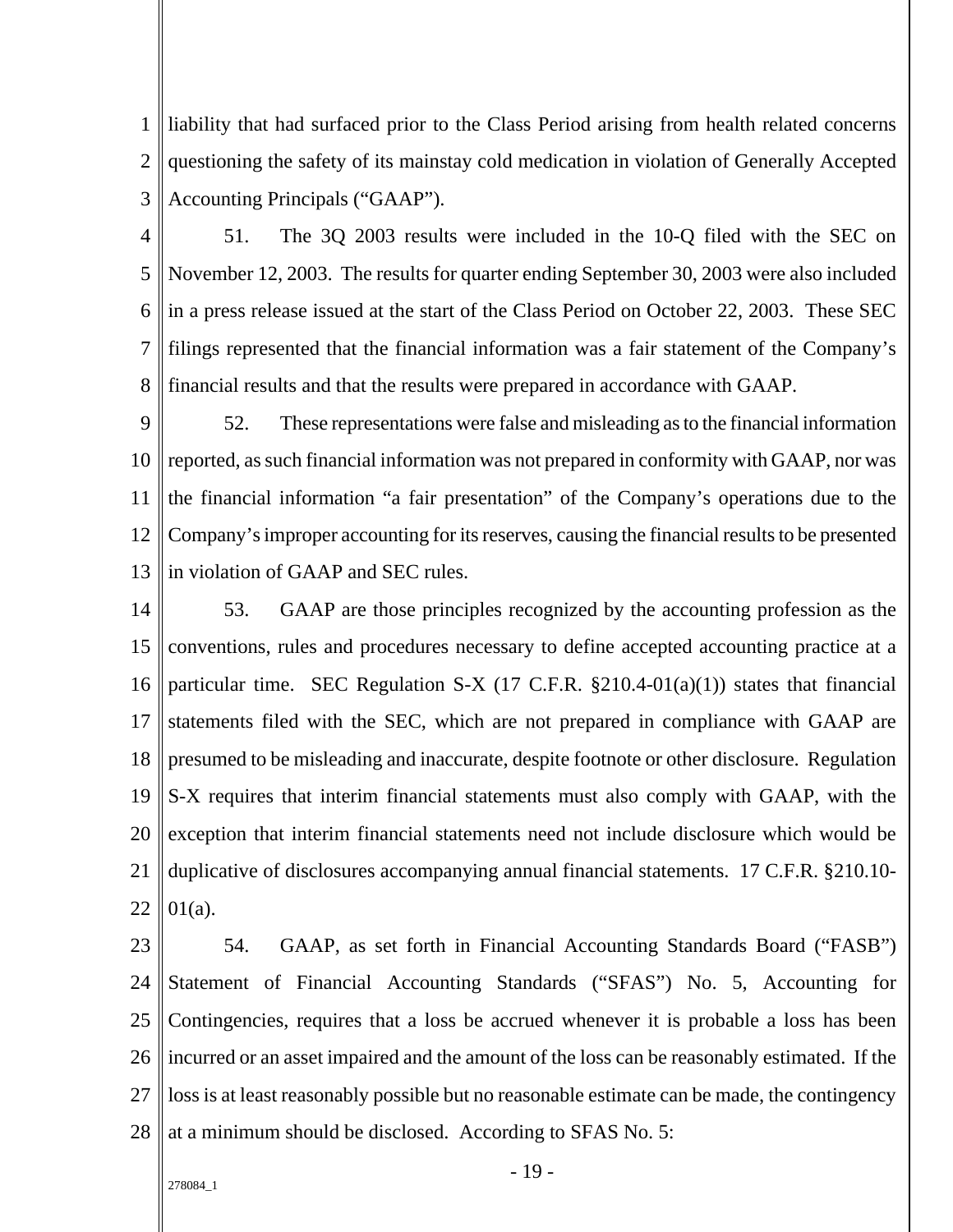| 1                   | An estimated loss from a loss contingency shall be accrued by a charge to<br>income if both of the following conditions are met:                                                                                                                                                                                                   |
|---------------------|------------------------------------------------------------------------------------------------------------------------------------------------------------------------------------------------------------------------------------------------------------------------------------------------------------------------------------|
| $\overline{c}$<br>3 | Information available prior to issuance of the financial statements<br>a.<br>indicates that it is probable that an asset had been impaired or a liability had<br>been incurred at the date of the financial statements. It is implicit in this                                                                                     |
| 4                   | condition that it must be probable that one or more future events will occur<br>confirming the fact of the loss.                                                                                                                                                                                                                   |
| 5                   | The amount of loss can be reasonably estimated.<br>$\mathbf b$ .                                                                                                                                                                                                                                                                   |
| 6                   | $\ast$<br>∗<br>∗                                                                                                                                                                                                                                                                                                                   |
| 7                   | If no accrual is made for a loss contingency because one or both of the                                                                                                                                                                                                                                                            |
| 8<br>9              | conditions in paragraph 8 are met, or if an exposure to loss exists in excess of<br>the amount accrued pursuant to the provisions of paragraph 8, disclosure of the                                                                                                                                                                |
| 10                  | contingency shall be made when there is at least a reasonable possibility that a loss or an additional loss may have been incurred. <sup>3</sup> The disclosure shall<br>indicate the nature of the contingency and shall give an estimate of the<br>possible loss or range of loss or state that such an estimate cannot be made. |
| 11                  | $\ast$<br>∗<br>∗                                                                                                                                                                                                                                                                                                                   |
| 12                  | Obligations other than warranties may arise with respect to products or                                                                                                                                                                                                                                                            |
| 13                  | services that have been sold, for example, claims resulting from injury or<br>damage caused by product defects. If it is probable that claims will arise with                                                                                                                                                                      |
| 14                  | respect to products or services that have been sold, accrual for losses may be<br>appropriate. The condition in paragraph $8(a)$ would be met, for instance,                                                                                                                                                                       |
| 15<br>16            | with respect to a drug product or toys that have been sold if a health or<br>safety hazard related to these products is discovered and as a result it is<br>considered probable that liabilities have been incurred. The condition in                                                                                              |
| 17                  | paragraph $\delta(b)$ would be met if experience or other information enables the<br>enterprise to make a reasonable estimate of the loss with respect to the drug<br><i>product or the toys.</i>                                                                                                                                  |
| 18                  | SFAS No. 5 118, 10 & 26.                                                                                                                                                                                                                                                                                                           |
| 19<br>20            | Here, at a minimum, by 3Q of 2003, Matrixx should have disclosed, if not<br>55.                                                                                                                                                                                                                                                    |
|                     | provided a reserve for, a potential contingency that had arisen related to safety issues                                                                                                                                                                                                                                           |
| 21                  | concerning its products. During the Class Period, Matrixx did not disclose that several                                                                                                                                                                                                                                            |
| 22                  | lawsuits had been filed against the Company, including one prior to the start of the Class                                                                                                                                                                                                                                         |
| 23                  |                                                                                                                                                                                                                                                                                                                                    |
| 24<br>25            | For example, disclosure shall be made of any loss contingency that meets the<br>condition in $\mathcal{B}(a)$ – but that is not accrued because the amount of loss cannot be reasonably                                                                                                                                            |
| 26                  | estimated $(\sqrt{\phantom{a}}(8(b))$ . Disclosure is also required of some loss contingencies that do not meet<br>the condition in $\mathcal{B}(a)$ – namely, those contingencies for which there is a reasonable<br>possibility that a loss may have incurred even though information may not indicate that it is                |
| 27                  | probable that an asset had been impaired or a liability had been incurred at the date of the<br>financial statements.                                                                                                                                                                                                              |
| 28                  |                                                                                                                                                                                                                                                                                                                                    |
|                     | $-20-$<br>278084_1                                                                                                                                                                                                                                                                                                                 |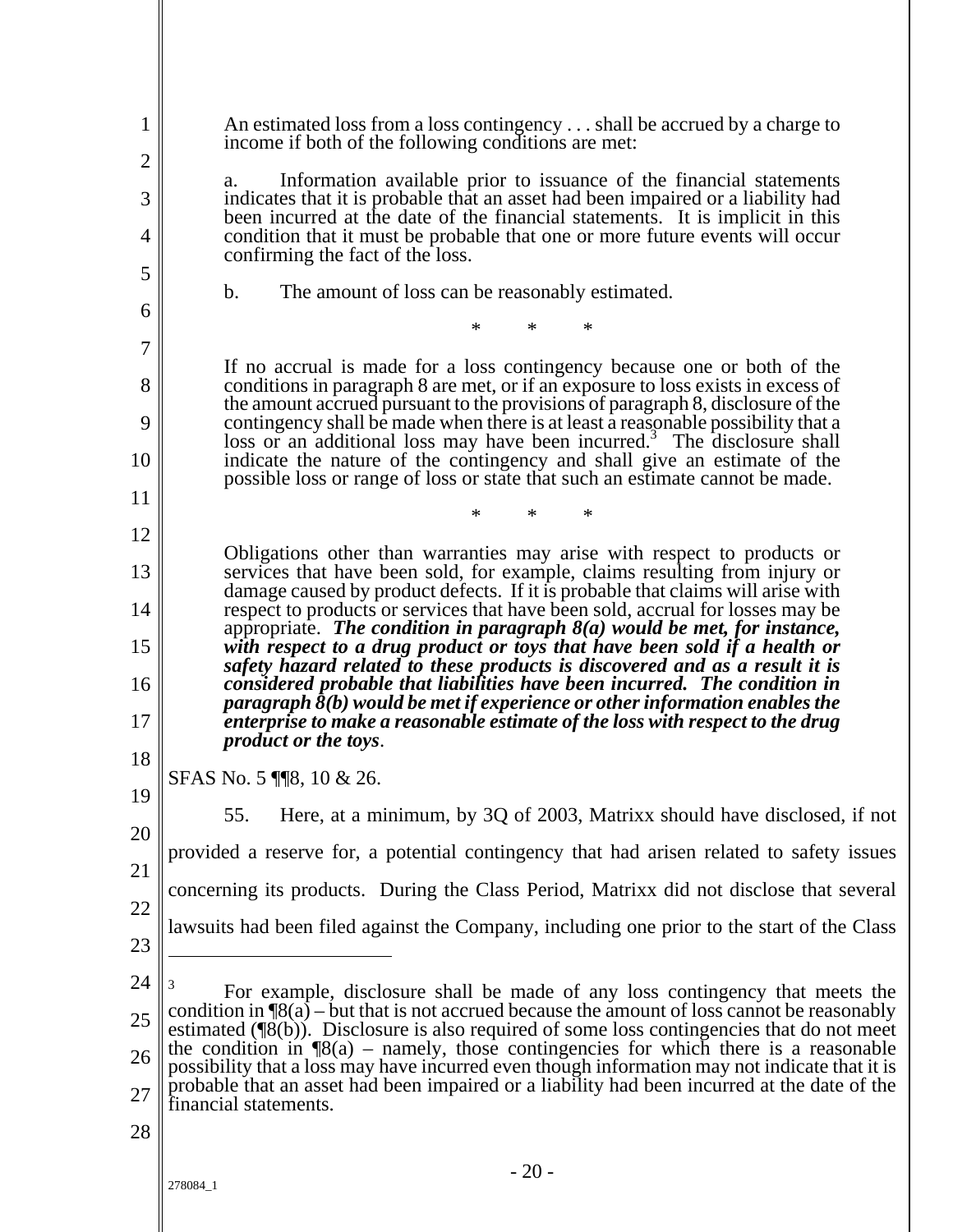1 2 3 4 Period, alleging that the Company's zinc gluconate-based products had caused plaintiffs to suffer from anosmia and that anecdotal evidence had surfaced questioning the safety of the Company's mainstay cold medication. The failure to disclose these known contingencies violated GAAP.

- 5 6 7 56. Due to these accounting improprieties, the Company presented its financial results and statements in a manner which violated GAAP, including violation of the following fundamental accounting principles:
- 8 9 10 (a) the principle that interim financial reporting should be based upon the same accounting principles and practices used to prepare annual financial statements. (APB No. 28, ¶10);
- 11 12 13 (b) the principle that financial reporting should provide information that is useful to present and potential investors and creditors and other users in making rational investment, credit and similar decisions. (FASB Statement of Concepts No. 1, ¶34);
- 14 15 16 17 (c) the principle that financial reporting should provide information about the economic resources of an enterprise, the claims to those resources, and effects of transactions, events and circumstances that change resources and claims to those resources. (FASB Statement of Concepts No. 1, ¶40);
- 18 19 20 21 22 23 (d) the principle that financial reporting should provide information about how management of an enterprise has discharged its stewardship responsibility to owners (stockholders) for the use of enterprise resources entrusted to it. To the extent that management offers securities of the enterprise to the public, it voluntarily accepts wider responsibilities for accountability to prospective investors and to the public in general. (FASB Statement of Concepts No. 1, ¶50);
- 24 25 26 27 (e) the principle that financial reporting should provide information about an enterprise's financial performance during a period. Investors and creditors often use information about the past to help in assessing the prospects of an enterprise. Thus, although investment and credit decisions reflect investors' expectations about future enterprise
- 28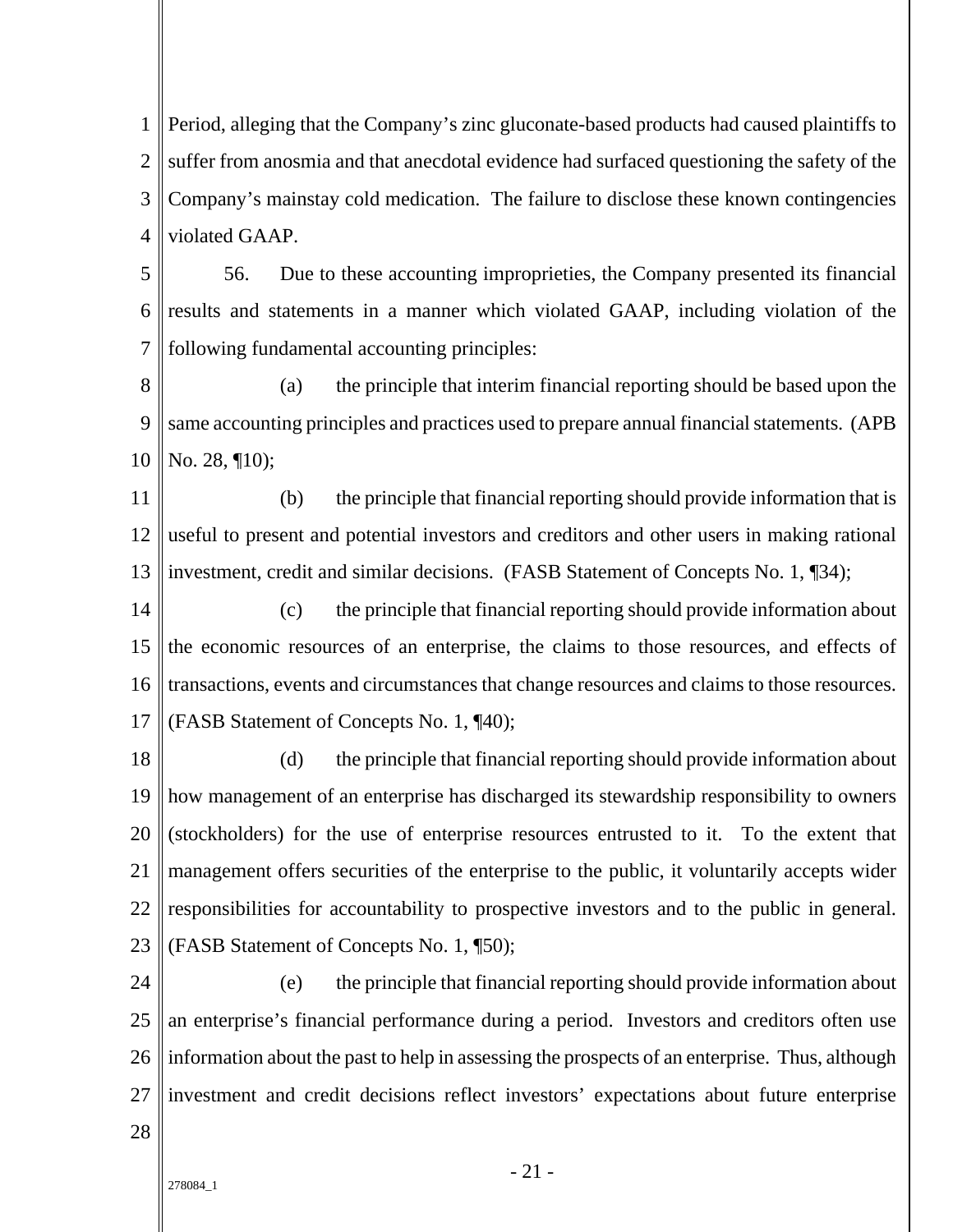1 2 performance, those expectations are commonly based at least partly on evaluations of past enterprise performance. (FASB Statement of Concepts No. 1, ¶42);

3 4 5 6 (f) the principle that financial reporting should be reliable in that it represents what it purports to represent. That information should be reliable as well as relevant, is a notion that is central to accounting. (FASB Statement of Concepts No. 2, \[\] 58-59);

7 8 9 (g) the principle of completeness, which means that nothing is left out of the information that may be necessary to insure that it validly represents underlying events and conditions. (FASB Statement of Concepts No. 2, ¶79); and

10 11 12 13 14 (h) the principle that conservatism be used as a prudent reaction to uncertainty to try to ensure that uncertainties and risks inherent in business situations are adequately considered. The best way to avoid injury to investors is to try to ensure that what is reported represents what it purports to represent. (FASB Statement of Concepts No. 2, ¶¶95, 97).

15 16 17 18 19 20 57. Further, the undisclosed adverse information concealed by defendants during the Class Period is the type of information which, because of SEC regulations, regulations of the national stock exchanges and customary business practice, is expected by investors and securities analysts to be disclosed and is known by corporate officials and their legal and financial advisors to be the type of information which is expected to be and must be disclosed.

21

#### **UNDISCLOSED ADVERSE INFORMATION**

22 23 24 25 26 27 28 58. The market for Matrixx securities was open, well-developed and efficient at all relevant times. As a result of defendants' materially false and misleading statements and failures to disclose adverse information regarding Zicam, Matrixx securities traded at artificially inflated prices during the Class Period. The artificial inflation continued until at least February 6, 2004. Plaintiff and other members of the class purchased or otherwise acquired Matrixx securities relying upon the integrity of the market price of the Company's securities and market information relating to Matrixx and have been damaged thereby.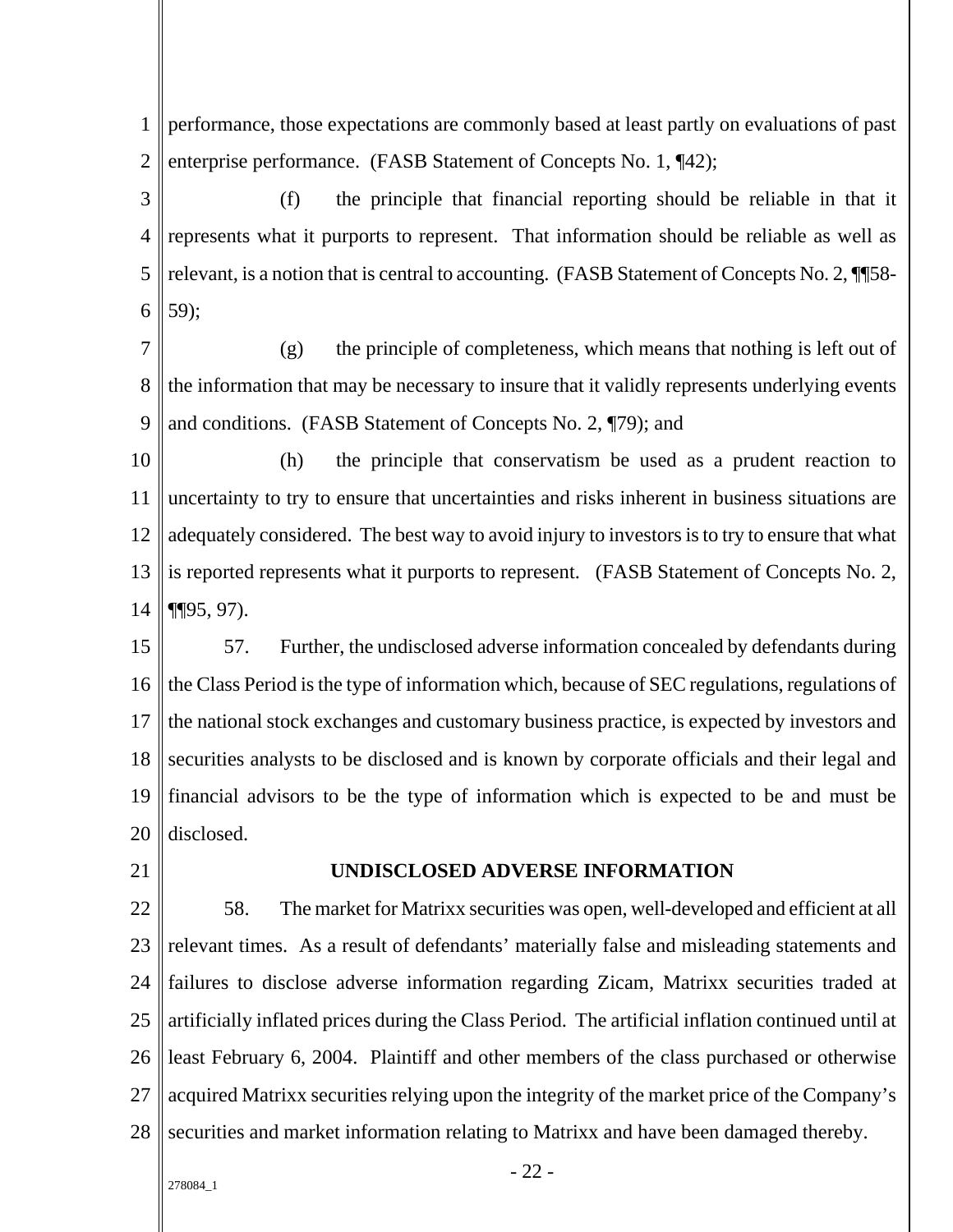1 2 3 4 5 6 7 59. During the Class Period, defendants materially misled the investing public, thereby inflating the price of Matrixx common stock, by publicly issuing false and misleading statements and omitting to disclose material adverse facts regarding Zicam, necessary to make defendants' statements, as set forth herein not false and misleading. Said statements and omissions were materially false and misleading in that they failed to disclose material adverse information regarding Zicam and misrepresented the truth about the Company, its business and operations, as detailed herein.

8 9 10 11 12 13 14 15 16 17 18 19 60. At all relevant times, the material misrepresentations and omissions particularized in this Complaint directly or proximately caused or were a substantial contributing cause of the damages sustained by plaintiff and other members of the class. As described herein, during the Class Period, defendants made or caused to be made a series of materially false or misleading statements about Matrixx's earnings. These material misstatements and omissions created in the market an unrealistically positive assessment of Matrixx and its prospects as operations, thus causing the Company's common stock to be overvalued and artificially inflated at all relevant times. Defendants' materially false and misleading statements during the Class Period resulted in plaintiff and other members of the class purchasing the Company's common stock at artificially inflated prices, thus leading to their losses when the illusion was revealed and the market was able to accurately value the Company.

20 21

23

# **APPLICABILITY OF PRESUMPTION OF RELIANCE: FRAUD-ON-THE-MARKET DOCTRINE**

22 61. At all relevant times, the market for Matrixx's securities was an efficient market for the following reasons, among others:

24 25 26 27 (a) Matrixx's stock met the requirements for listing and was listed and actively traded on the NASDAQ National Market, a highly efficient and automated market; (b) as a regulated issuer, Matrixx filed periodic public reports with the SEC and the NASDAQ National Market;

28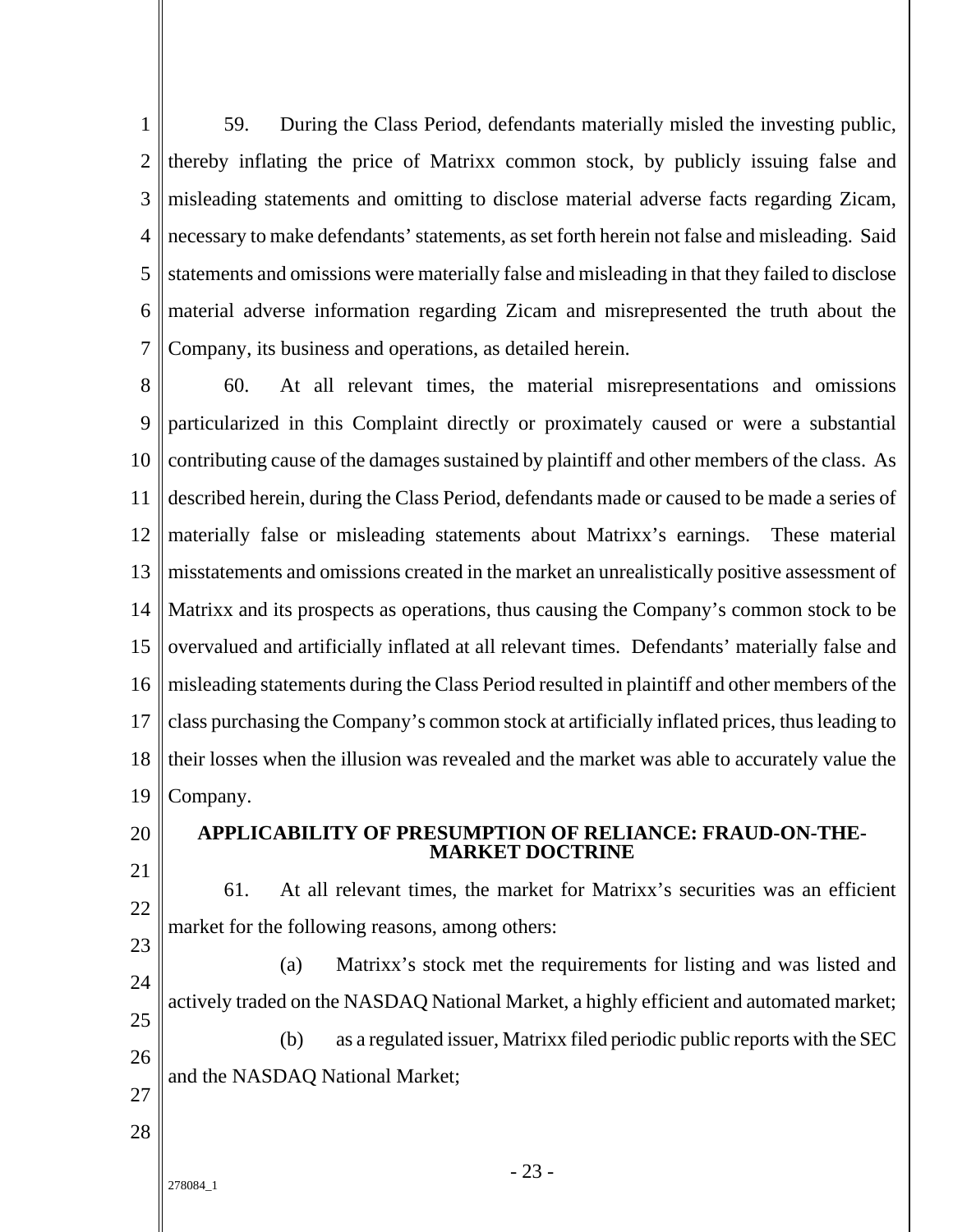1 2 3 4 5 (c) Matrixx regularly communicated with public investors via established market communication mechanisms, including through regular disseminations of press releases on the national circuits of major newswire services and through other wide-ranging public disclosures, such as communications with the financial press and other similar reporting services; and

6 7 8  $\overline{Q}$ (d) Matrixx was followed by several securities analysts employed by major brokerage firms who wrote reports which were distributed to the sales force and certain customers of their respective brokerage firms. Each of these reports were publicly available and entered the public marketplace.

10 11 12 13 14 15 62. As a result of the foregoing, the market for Matrixx's securities promptly digested current information regarding Matrixx from all publicly available sources and reflected such information in Matrixx's stock price. Under these circumstances, all purchasers of Matrixx's securities during the Class Period suffered similar injury through their purchase of Matrixx's securities at artificially inflated prices and a presumption of reliance applies.

16

### **ADDITIONAL SCIENTER ALLEGATIONS**

17 18 19 20 21 22 23 24 25 26 27 63. As alleged herein, defendants acted with scienter in that defendants knew that the public statements or documents issued or disseminated in the name of the Company were materially false and misleading; knew that such statements or documents would be issued or disseminated to the investing public; and knowingly and substantially participated or acquiesced in the issuance or dissemination of such statements or documents as primary violations of the federal securities laws. As set forth elsewhere herein in detail, defendants, by virtue of their receipt of information reflecting the true facts regarding Matrixx, their control over, and/or receipt and/or modification of the Company's alleged materially misleading misstatements and/or their associations with the Company which made them privy to confidential proprietary information concerning Matrixx, participated in the fraudulent scheme alleged herein.

28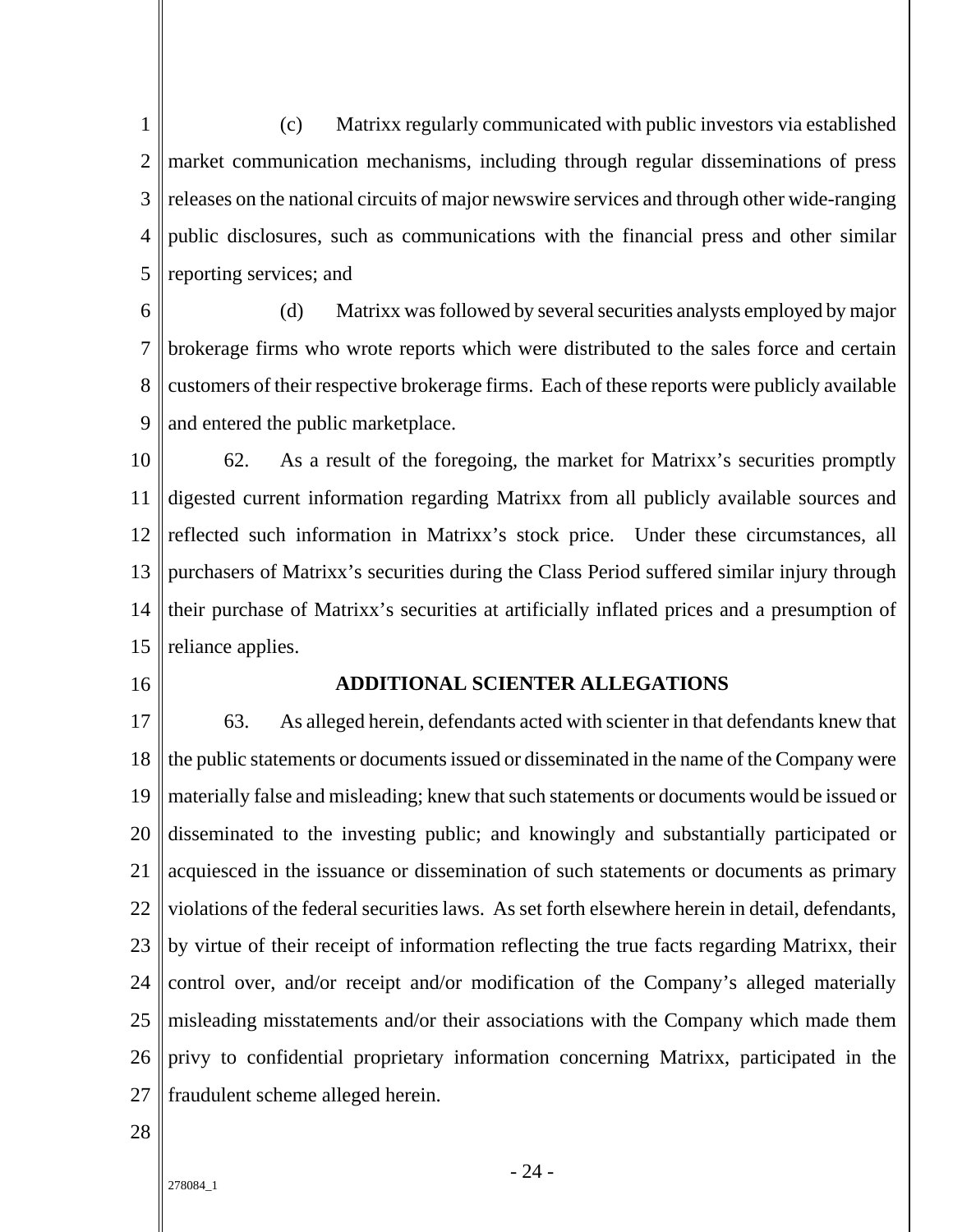1 2 3 4 5 6 7 8 9 10 11 12 13 14 15 64. Defendants were aware since at least September of 2003, that numerous users of their Zicam product had experienced a rare condition known as anosmia or loss of smell. Findings of post treatment anosmia were reported by Dr. Bruce Jafek, Miriam R. Linschoten and Bruce W. Morrow of the University of Colorado School of Medicine, Department of Otolaryngology at a medical conference in September of 2003. At the time, Dr. Jafek had reported 10 cases of anosmia after Zicam use. As of April of 2004, Dr. Jafek had evaluated over 100 such cases. On September 12, 2003, over one month before the start of the Class Period, Matrixx informed Dr. Jafek that "as a legal matter" he did "not have their permission to use their company name or product trademarks" in the poster reporting Dr. Jafek's research. In order to avoid threatened legal action from the Company, Dr. Jafek deleted any reference to Zicam or Matrixx from the poster which he used to present his research at a medical conference. Dr. Jafek's findings that "[z]inc ions are toxic to olfactory epithelium" and that "[r]eports of severe hyposmia with parosmia or anosmia appear to be related to the intranasal use of zinc gluconate [Zicam Cold Remedy]" were later published in the May/June 2004 issue of the *American Journal of Rhinology*.

16

# **PLAINTIFF'S CLASS ACTION ALLEGATIONS**

17 18 19 20 21 22 23 65. Plaintiff brings this action as a class action pursuant to Federal Rules of Civil Procedure 23(a) and (b)(3) on behalf of a class, consisting of all those who purchased the securities of Matrixx between October 22, 2003 and February 6, 2004, inclusive, and who were damaged thereby. Excluded from the class are defendants, the officers and directors of the Company, at all relevant times, members of their immediate families and their legal representatives, heirs, successors or assigns and any entity in which defendants have or had a controlling interest.

24 25 26 27 28 66. The members of the class are so numerous that joinder of all members is impracticable. During the Class Period, Matrixx had approximately 9.4 million shares of common stock outstanding, which were actively traded on the NASDAQ National Market. While the exact number of class members is unknown to plaint if at this time and can only be ascertained through appropriate discovery, plaintiff believes that there are hundreds or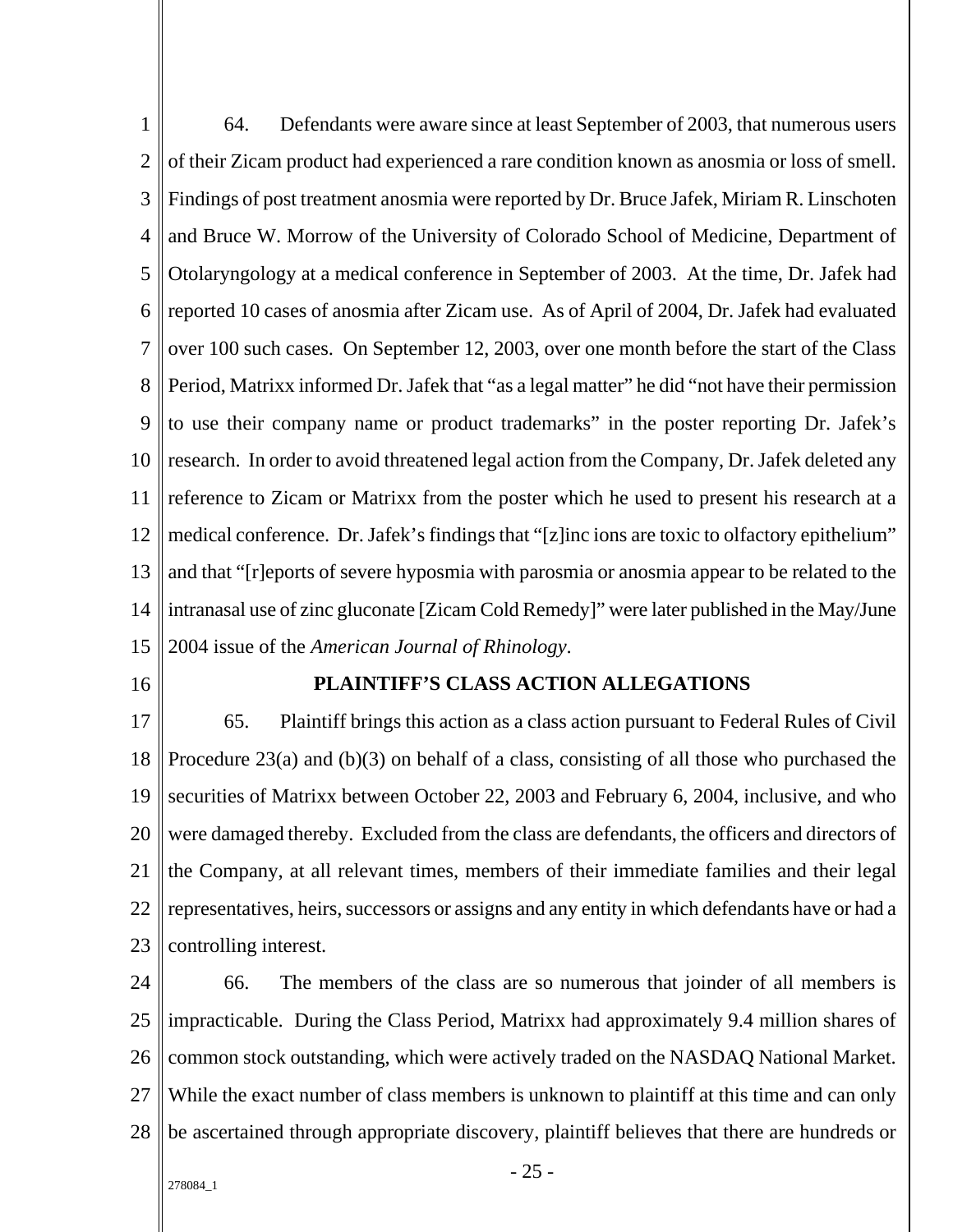1 2 3 4 thousands of members in the proposed class. Record owners and other members of the class may be identified from records maintained by Matrixx or its transfer agent and may be notified of this action by mail, using a form of notice similar to that customarily used in securities class actions.

5 6 7 67. Plaintiff's claims are typical of the claims of the members of the class as all members of the class are similarly affected by defendants' wrongful conduct in violations of federal law that is complained of herein.

8 9 10 11 12 68. Plaintiff will fairly and adequately protect the interests of the members of the class and has retained counsel competent and experienced in class and securities litigation. 69. Common questions of law and fact exist as to all members of the class and predominate over any questions solely affecting individual members of the class. Among the questions of law and fact common to the class are:

13 14 (a) whether the federal securities laws were violated by defendants' acts as alleged herein;

15 16 17 (b) whether statements made by defendants to the investing public during the Class Period misrepresented material facts about the business and operations of Matrixx; and

18 19 (c) to what extent the members of the class have sustained damages and the proper measure of damages.

20 21 22 23 24 25 70. A class action is superior to all other available methods for the fair and efficient adjudication of this controversy since joinder of all members is impracticable. Furthermore, as the damages suffered by individual class members may be relatively small, the expense and burden of individual litigation make it impossible for members of the class to individually redress the wrongs done to them. There will be no difficulty in the management of this action as a class action.

- 26
- 27
- 28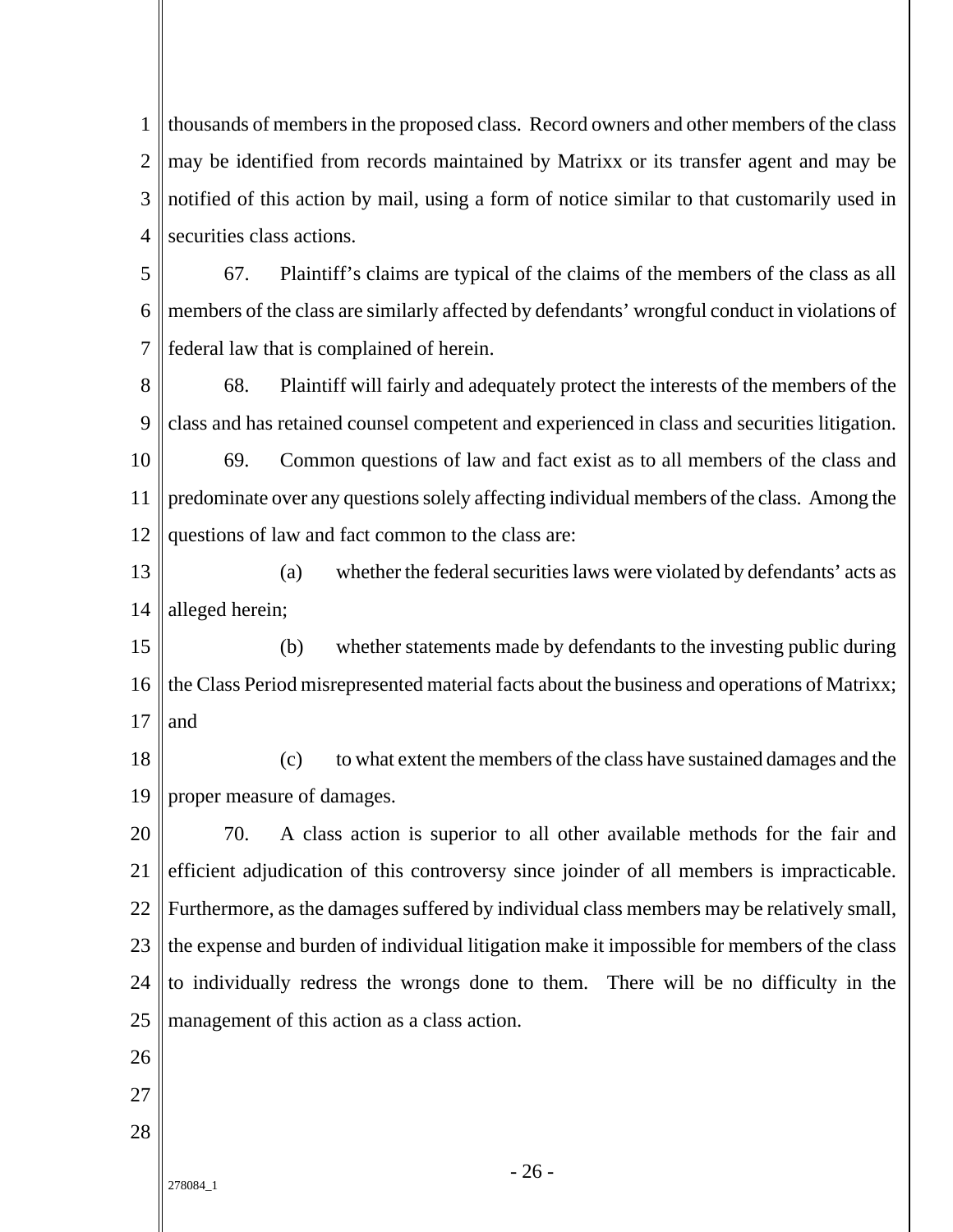1 2

#### **FIRST CLAIM Violation of §10(b) of the Exchange Act and Rule 10b-5 Promulgated Thereunder Against All Defendants**

3 4 71. Plaintiff repeats and realleges each and every allegation contained above as if fully set forth herein.

5 6 7 8 9 10 11 72. During the Class Period, Matrixx and the Individual Defendants carried out a plan, scheme and course of conduct which was intended to and, throughout the Class Period, did: (i) deceive the investing public, including plaintiff and other class members, as alleged herein; (ii) artificially inflate and maintain the market price of Matrixx's securities; and (iii) cause plaintiff and other members of the class to purchase Matrixx's securities at artificially inflated prices. In furtherance of this unlawful scheme, plan and course of conduct, defendants took the actions set forth herein.

12 13 14 15 16 17 18 73. Defendants: (i) employed devices, schemes, and artifices to defraud; (ii) made untrue statements of material fact and/or omitted to state material facts necessary to make the statements not misleading; and (iii) engaged in acts, practices, and a course of business which operated as a fraud and deceit upon the purchasers of the Company's securities in an effort to maintain artificially high market prices for Matrixx's securities in violation of the Exchange Act and Rule 10b-5. All defendants are sued either as primary participants in the wrongful and illegal conduct charged herein or as controlling persons as alleged below.

19 20 21 22 23 74. Matrixx and the Individual Defendants, individually and in concert, directly and indirectly, by the use, means or instrumentalities of interstate commerce and/or of the mails, engaged and participated in a continuous course of conduct to conceal adverse material information about the business, operations and future prospects of Matrixx as specified herein.

24 25 26 27 28 75. These defendants employed devices, schemes and artifices to defraud, while in possession of material adverse non-public information and engaged in acts, practices, and a course of conduct alleged herein in an effort to assure investors of Matrixx's value and performance and continued substantial growth, which included the making of, or the participation in the making of, untrue statements of material facts and omitting to state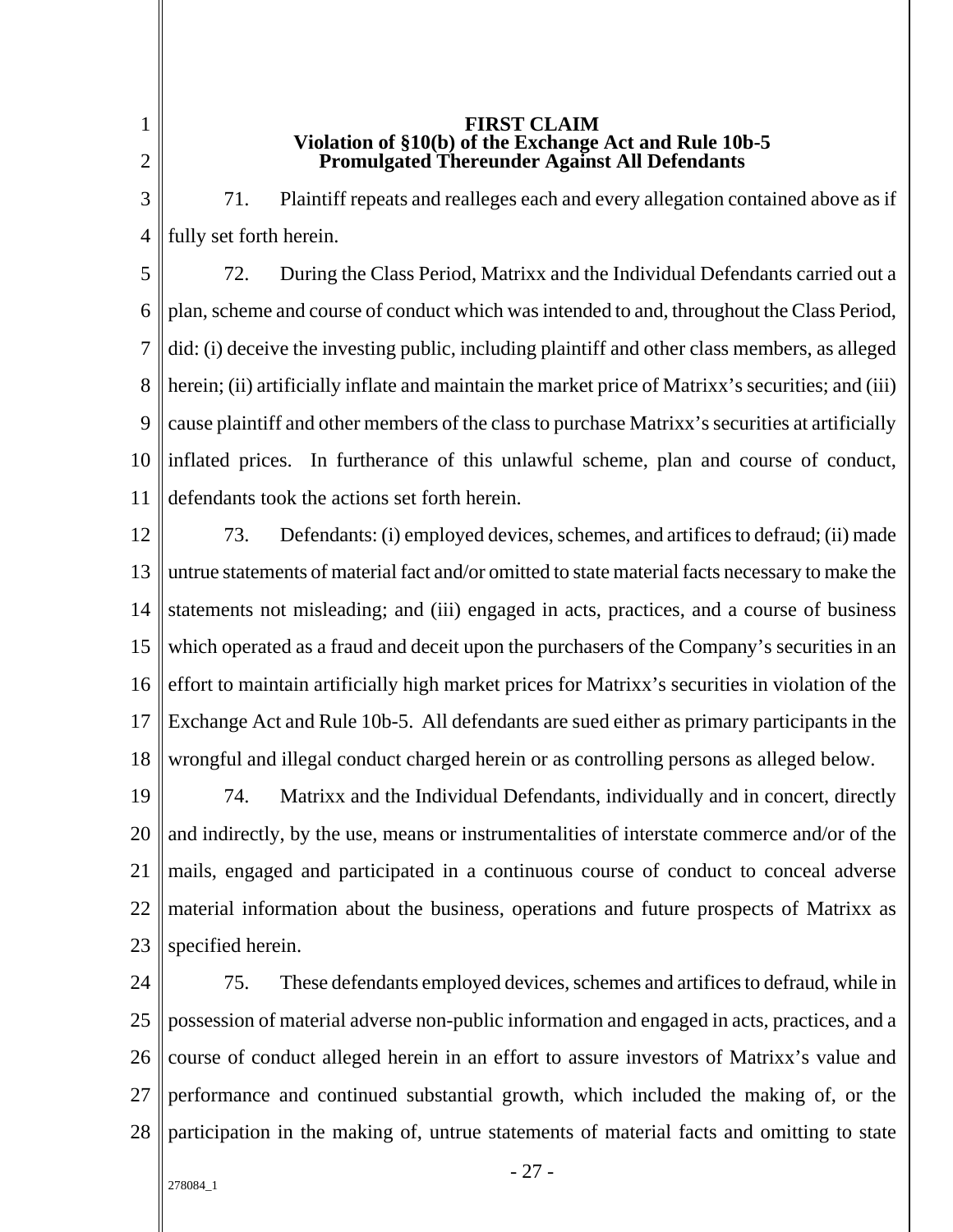1 2 3 4 5 material facts necessary in order to make the statements made by Matrixx and its business operations and future prospects in light of the circumstances under which they were made, not misleading, as set forth more particularly herein and engaged in transactions, practices and a course of business which operated as a fraud and deceit upon the purchasers of Matrixx's securities during the Class Period.

6 7 8 9 10 11 12 76. The Individual Defendants' primary liability and controlling person liability, arises from the following facts: (i) the Individual Defendants were high-level executives and/or directors of the Company during the Class Period; (ii) the Individual Defendants were privy to and participated in the creation, development and reporting of the Company's internal budgets, plans, projections and/or reports; and (iii) the Individual Defendants were aware of the Company's dissemination of information to the investing public which they knew or recklessly disregarded was materially false and misleading.

- 13 14 15 16 17 18 19 20 21 22 23 77. Defendants had actual knowledge of the misrepresentations and omissions of material facts set forth herein, or acted with reckless disregard for the truth in that they failed to ascertain and to disclose such facts, even though such facts were available to them. Such defendants' material misrepresentations and/or omissions were done knowingly or recklessly and for the purpose and effect of concealing Matrixx's operating condition and future business prospects from the investing public and supporting the artificially inflated price of its securities. As demonstrated by defendants' overstatements and misstatements of the Company's business, operations and earnings throughout the Class Period, defendants, if they did not have actual knowledge of the misrepresentations and omissions alleged, were reckless in failing to obtain such knowledge by deliberately refraining from taking those steps necessary to discover whether those statements were false or misleading.
- 24 25 26 27 28 78. As a result of the dissemination of the materially false and misleading information and failure to disclose material facts, as set forth above, the market price of Matrixx's securities were artificially inflated during the Class Period. In ignorance of the fact that market prices of Matrixx's publicly traded securities were artificially inflated and relying directly or indirectly on the false and misleading statements made by defendants, or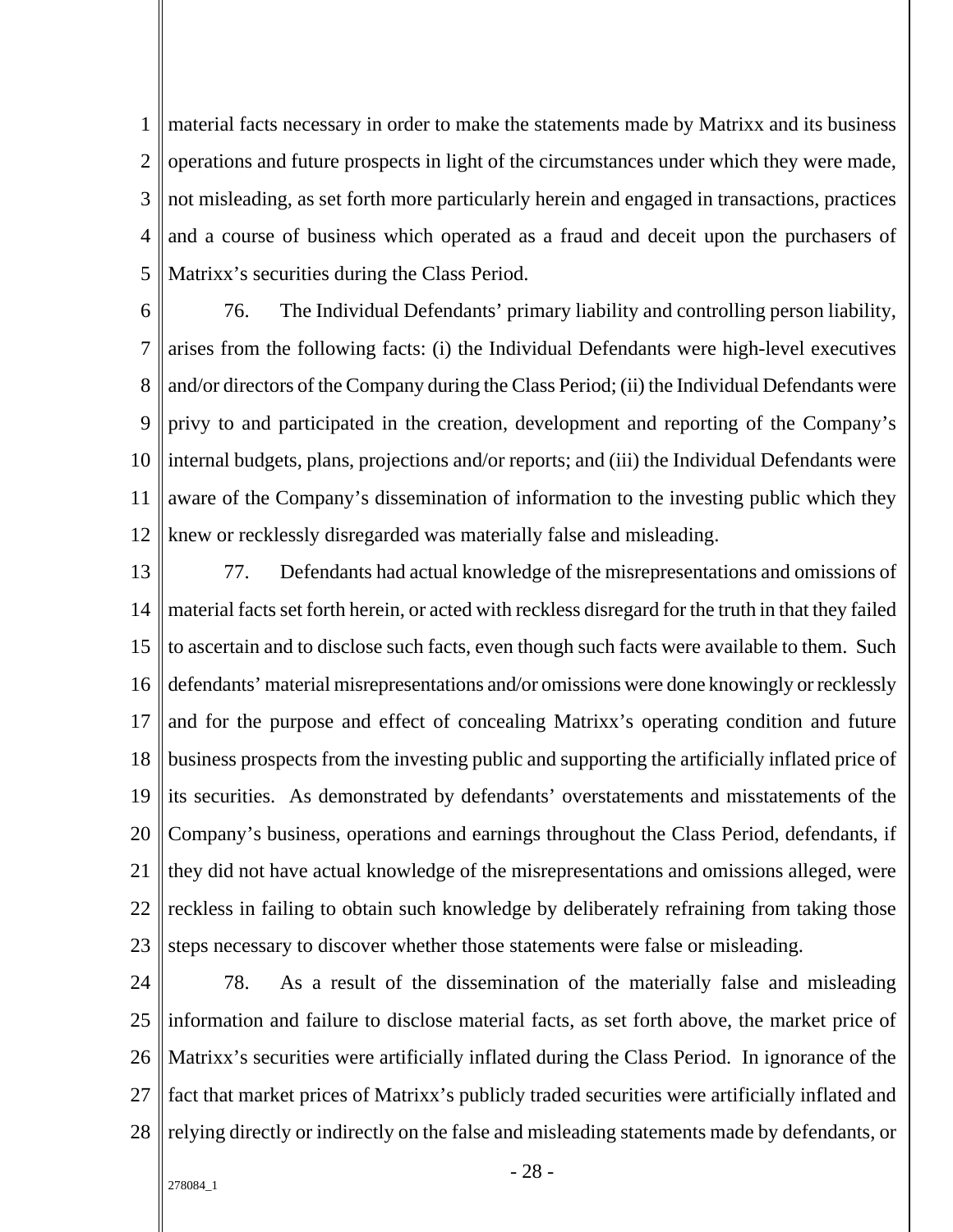1 2 3 4 5 upon the integrity of the market in which the securities trade, and/or on the absence of material adverse information that was known to or recklessly disregarded by defendants but not disclosed in public statements by defendants during the Class Period, plaintiff and the other members of the class acquired Matrixx securities during the Class Period at artificially high prices and were damaged thereby.

6 7 8  $\mathbf Q$ 10 11 12 79. At the time of said misrepresentations and omissions, plaintiff and other members of the class were ignorant of their falsity. Had plaintiff and the other members of the class and the marketplace known of the true financial condition and business prospects of Matrixx, which were not disclosed by defendants, plaintiff and the other members of the class would not have purchased or otherwise acquired their Matrixx securities, or, if they had acquired such securities during the Class Period, they would not have done so at the artificially inflated prices which they paid.

13 14 80. By virtue of the foregoing, defendants have violated §10(b) of the Exchange Act and Rule 10b-5 promulgated thereunder.

15 16 17 81. As a direct and proximate result of defendants' wrongful conduct, plaintiff and the other members of the class suffered damages in connection with their respective purchases and sales of the Company's securities during the Class Period.

18

#### **SECOND CLAIM Violation of §20(a) of the Exchange Act Against Defendants Johnson and Hemelt**

19 20 21 82. Plaintiff repeats and realleges each and every allegation contained above as if fully set forth herein.

22  $23$  $24$ 25 26 27 28 83. Defendants Johnson and Hemelt acted as controlling person(s) of Matrixx within the meaning of §20(a) of the Exchange Act as alleged herein. By virtue of their highlevel positions and their ownership and contractual rights, participation in, and/or awareness of the Company's operations and/or intimate knowledge of the statements filed by the Company with the SEC and disseminated to the investing public, Johnson and Hemelt had the power to influence and control and did influence and control, directly or indirectly, the decision-making of the Company, including the content and dissemination of the various

278084\_1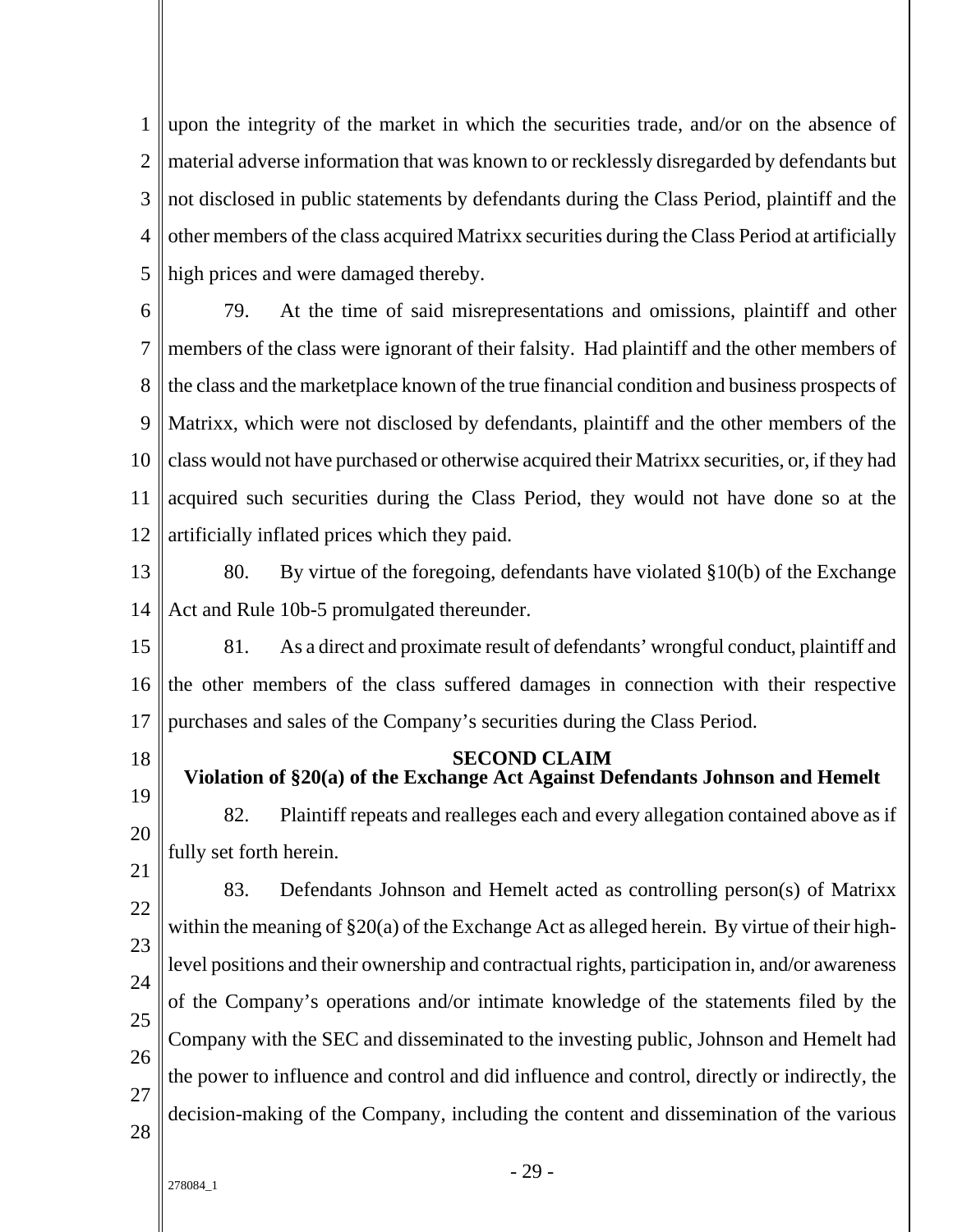1 2 3 4 5 statements which plaintiff contends are false and misleading. Defendants Johnson and Hemelt were provided with or had unlimited access to copies of the Company's reports, press releases, public filings and other statements alleged by plaintiff to be misleading prior to and/or shortly after these statements were issued and had the ability to prevent the issuance of the statements or cause the statements to be corrected.

6 7 8 9 84. In particular, defendants Johnson and Hemelt had direct and supervisory involvement in the day-to-day operations of the Company and, therefore, are presumed to have had the power to control or influence the particular transactions giving rise to the securities violations as alleged herein and exercised the same.

10 11 12 13 14 15 85. As set forth above, Matrixx and the Individual Defendants each violated §10(b) and Rule 10b-5 by their acts and omissions as alleged in the Complaint. By virtue of their position as a controlling person, defendants Johnson and Hemelt are liable pursuant to §20(a) of the Exchange Act. As a direct and proximate result of Matrixx's and the Individual Defendants' wrongful conduct, plaintiff and other members of the class suffered damages in connection with their purchases of the Company's securities during the Class Period.

- WHEREAS, plaintiff prays for relief and judgment, as follows:
- 17 18 19 A. Determining that this action is a proper class action, designating plaintiff as lead plaintiff and certifying plaintiff as a class representative under Rule 23 of the Federal Rules of Civil Procedure and plaintiff's counsel as lead counsel;
- 20 21 22 B. Awarding compensatory damages in favor of plaintiff and the other class members against all defendants, jointly and severally, for all damages sustained as a result of defendants' wrongdoing, in an amount to be proven at trial, including interest thereon;
- $23$ 24 C. Awarding plaintiff and the class their reasonable costs and expenses incurred in this action, including counsel fees and expert fees; and

D. Such other and further relief as the Court may deem just and proper.

25 26

16

- 27
- 28
- 278084\_1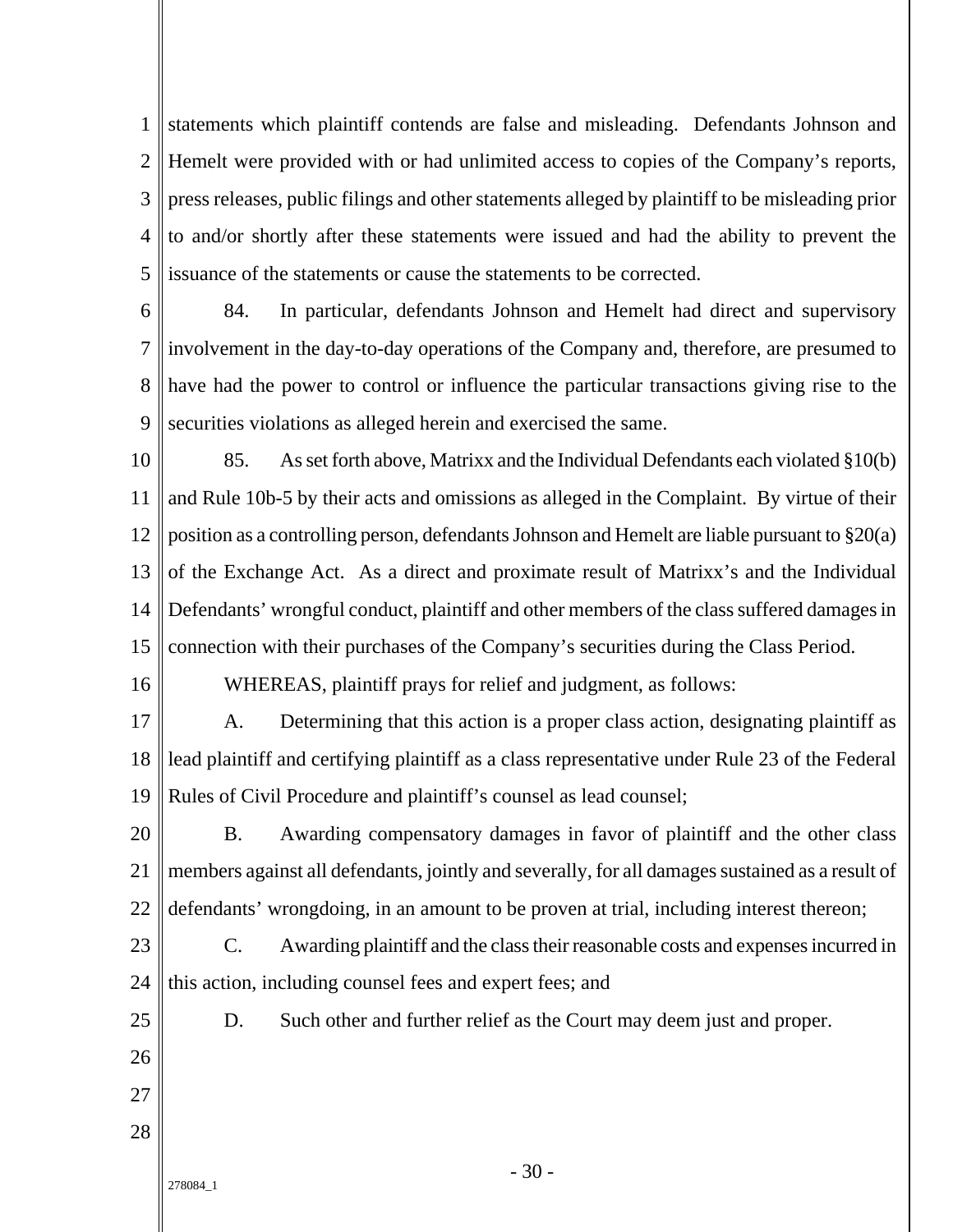| 1              |                                                                                                   | <b>JURY TRIAL DEMANDED</b>                                             |  |
|----------------|---------------------------------------------------------------------------------------------------|------------------------------------------------------------------------|--|
| $\overline{2}$ |                                                                                                   |                                                                        |  |
| 3              | Plaintiff hereby demands a trial by jury.<br>DATED: March 4, 2005<br>BONNETT, FAIRBOURN, FRIEDMAN |                                                                        |  |
| 4              |                                                                                                   | & BALINT, P.C.<br><b>ANDREW S. FRIEDMAN</b>                            |  |
| 5              |                                                                                                   | FRANCIS J. BALINT, JR.                                                 |  |
| 6              |                                                                                                   |                                                                        |  |
| 7              |                                                                                                   | FRANCIS J. BALINT, JR.                                                 |  |
| 8              |                                                                                                   | 2901 N. Central Avenue, Suite 1000                                     |  |
| 9              |                                                                                                   | Phoenix, AZ 85012-3311<br>Telephone: 602/274-1100                      |  |
| 10             |                                                                                                   | <b>Liaison Counsel for Plaintiffs</b>                                  |  |
| 11             |                                                                                                   | LERACH COUGHLIN STOIA GELLER<br><b>RUDMAN &amp; ROBBINS LLP</b>        |  |
| 12             |                                                                                                   | <b>WILLIAM S. LERACH</b><br><b>DARREN J. ROBBINS</b>                   |  |
| 13             |                                                                                                   | <b>SCOTT H. SAHAM</b><br>LUCAS F. OLTS                                 |  |
| 14             |                                                                                                   | 401 B Street, Suite 1600<br>San Diego, CA 92101                        |  |
| 15             |                                                                                                   | Telephone: 619/231-1058                                                |  |
| 16             |                                                                                                   | <b>LERACH COUGHLIN STOIA GELLER</b><br><b>RUDMAN &amp; ROBBINS LLP</b> |  |
| 17             |                                                                                                   | <b>SAMUEL H. RUDMAN</b><br>DAVID A. ROSENFELD                          |  |
| 18             |                                                                                                   | 200 Broadhollow Road, Suite 406<br>Melville, NY 11747                  |  |
| 19             |                                                                                                   | Telephone: 631/367-7100                                                |  |
| 20             |                                                                                                   | <b>Lead Counsel for Plaintiffs</b>                                     |  |
| 21             |                                                                                                   | <b>CAVANAGH &amp; O'HARA</b><br>PATRICK O'HARA                         |  |
| 22             |                                                                                                   | 407 East Adams<br>Springfield, IL 62701                                |  |
| 23             |                                                                                                   | Telephone: 217/544-1771<br>$217/544 - 9894$ (fax)                      |  |
| 24             |                                                                                                   | <b>Attorneys for Plaintiff</b>                                         |  |
| 25             |                                                                                                   |                                                                        |  |
| 26             |                                                                                                   |                                                                        |  |
| 27             |                                                                                                   |                                                                        |  |
| 28             |                                                                                                   |                                                                        |  |
|                | 278084_1                                                                                          | $-31-$                                                                 |  |